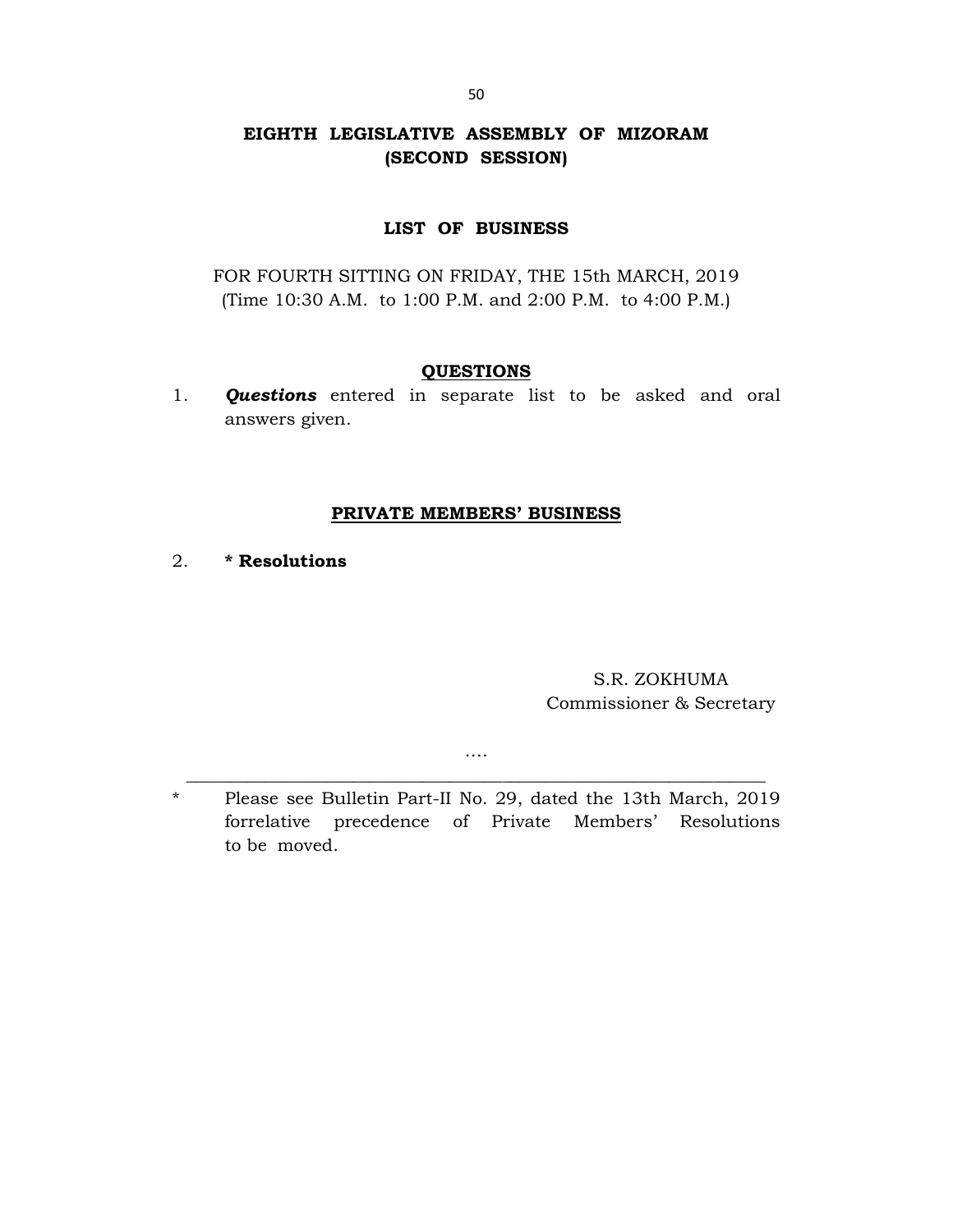**SPEAKER** : He has shown you, O mortal, what is good.And what does the LORD require of you? To act justly and to love mercy and to walk humbly with your God.

Micah 6: 8

 We will now start with Question Hour and Pu Lalchhuanthanga to ask his Starred Question No.18.

PU LALCHHUANTHANGA: Thank you, Pu Speaker. Will the concerned Minister of Agriculture be pleased to state –

- a) The amount of loan recovery from the NLUP fund loanees?
- b) What step has been taken so far by the government in this regard?

SPEAKER : The concerned Minister to answer the questions.

PU C. LALRINSANGA, MINISTER: Pu Speaker, the answer is as follows –

- a) Recovery of loans is as shown below:
	- i) HnamChhantu ₹3,50,000/-
	- ii) LZ Bamboo Industry nil
	- iii) Mizoram Broom India nil
	- iv) CDAR nil
	- v) Samuel Tea Factory ₹3,40,000/-
- b) The government will take initiatives after carefully examined the circumstances and loan payments.

SPEAKER : Dr. Vanlalthlana.

Dr. VANLALTHLANA : Pu Speaker, for what purpose the 68 Nos. staffs are being employed under NLUP cell? May the 10 staffs that were being deployed during MIP also be favoured with job?

SPEAKER : Pu L. Thangmawia.

PU L.THANGMAWIA : Thank you, Pu Speaker. I was informed by an employee under NLUP cell that there are more than 2,000 beneficiaries who could not withdraw their NLUP funds even after crediting the amount to their their respective Bank accounts. What initiative has been taken in this regard?

SPEAKER : Pu Lalchhuanthanga.

PU LALCHHUANTHANGA: With the condition that the said loan had to be cleared before the  $10^{th}$  September, 2017, do the beneficiaries have any mortgage?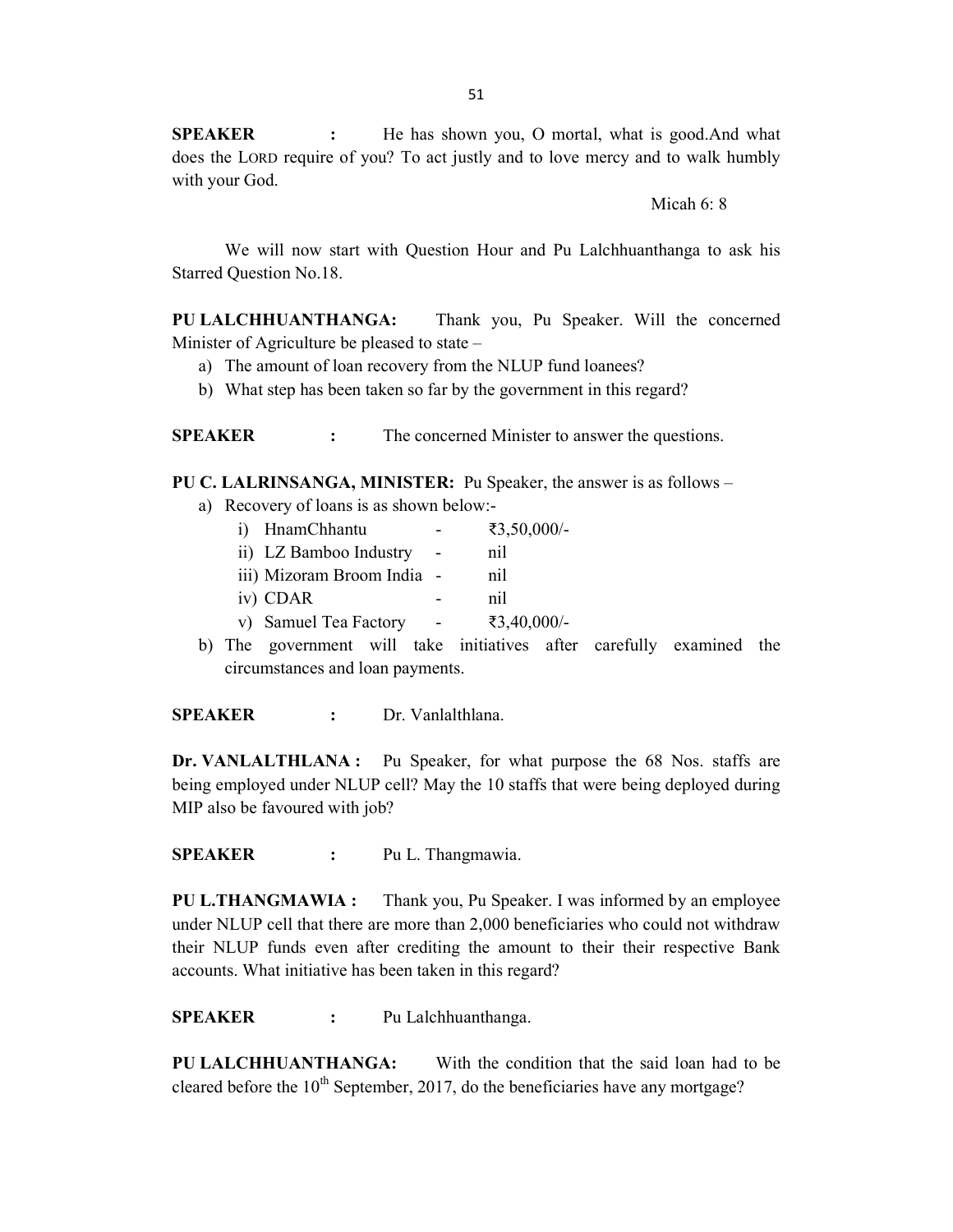**SPEAKER** : The concerned Minister to answer the question.

PU C. LALRINSANGA, MINISTER: Pu Speaker, to answer the question asked by the hon. Member Dr. Vanlalthlana, after carefully examined the case of employees under NLUP Implementing Board, initiative is taken so that the concerned staffs by fulfilling the exit may continue with their jobs.

On the question of Pu L.Thangmawia regarding the beneficiaries, I believe there are cases which need to be examined, and at the same time, exit protocol also is in process and further step as may be required.

Such loans are given with appropriate conditions which I could not give the detail at present; I will try to provide it later on in detail.

SPEAKER : Pu C.Lalsawivunga.

PU C. LALSAWIVUNGA: Thank you, Pu Speaker. Will the concerned Minister of Social Welfare be pleased to state –

- a) Total Nos. of beneficiary under "The Rights of Persons with Disabilities Act, 2016"?
- b) The benefit enjoyed by physically challenged under the government?

SPEAKER : The concerned Minister, Dr. K. Beichhua to answer the question.

Dr. K. BEICHHUA, MINISTER: Pu Speaker, the answer is as follows –

- a) During 2017-2018, assistance is given to 1160 Nos. physically challenged persons.
- b) Survey is now being prevailed on disability with high support and necessary step will be taken after scrutinizing the data of the survey. There are two Homes for physically challenged for person below18 years of age such as
	- i) Bethsaida Home, Durtlang with 15 physically disabled children.
	- ii) Rephidim Home, Laipuitlang with 8 Nos. mentally challenged children.

SPEAKER : Pu LalrinsangaRalte.

PU LALRINSANGA RALTE: Thank you, Pu Speaker. What is the reason for cancellation of recruitment of the District Coordination and Block Coordinator?

SPEAKER : The hon. Member, Dr. Vanlalthlana.

Dr. VANLALTHLANA : Pu Speaker, after implementation of 3% jobs as per the Rights of Persons with Disabilities Act, how many times an advertisement has been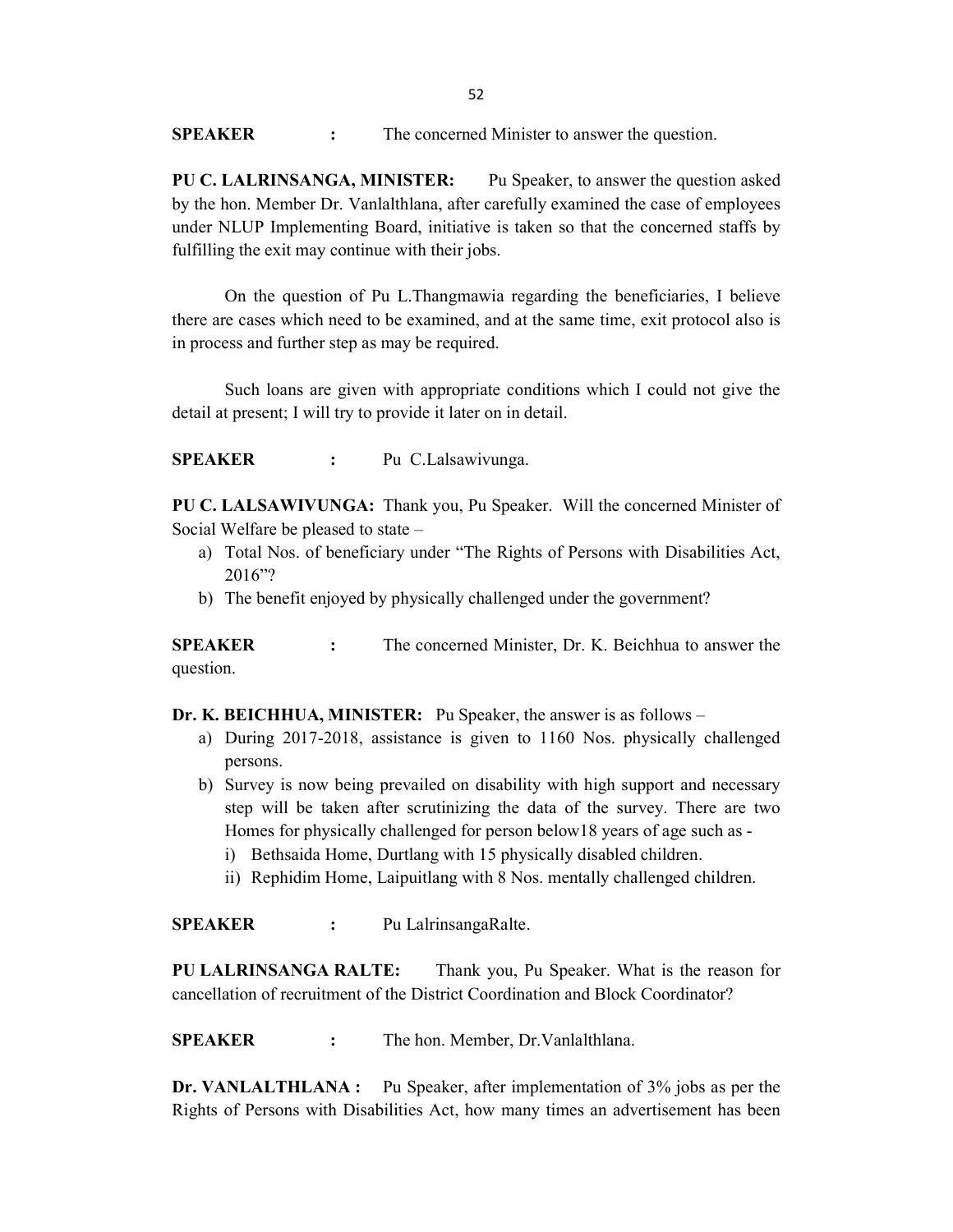issued and how many have recruited?

SPEAKER : The hon. Member, Pu C.Lalsawivunga.

PU C. LALSAWIVUNGA: Thank you, Pu Speaker. What is the percentage of seats reserved for physically disabled persons in different departments and how many have been recruited within these 3 years?

**SPEAKER** : The concerned Minister to answer the question.

Dr. K. BEICHHUA, MINISTER: Pu Speaker, to answer the question of Pu Lalrinsanga, advertisement for recruitment of District Coordinator, Block Coordinator and Block Project Assistant was issued on the  $1<sup>st</sup>$  January. It is mentioned in the advertisement that local candidates are mandatory; the result was out in  $9<sup>th</sup>$  February as common merit list. However, since I, as the concerned Minister had not been notified of the recruitment and as it was not followed the central guidelines, I have instructed the concerned department to examine the case and cancel the interview.

So, in order to have a fair recruitment, notice was given so that exam will again be conducted fairly and following the central guidelines. I, on behalf of the department express my sincere apology to the House and on behalf of the department.

Regarding 3% of jobs reservation, this Act was passed in 2016 and it is laid here in the House only yesterday. As we take up the ministry, 59 Nos. employees were recruited under this Act and 3% jobs being reserved for persons with disability in different departments. Thank you, Pu Speaker.

SPEAKER : The hon. Member, Pu KT Rokhaw to ask Starred Question.

PU K.T. ROKHAW : Pu Speaker, will the concerned Minister of School Education be pleased to state –

 Whether there is a plan in this ministryfor reemployment of Hindi teachers under CSS under?

SPEAKER : The concerned Minister to answer the question.

PU LALCHHANDAMA RALTE, MINISTER: Pu Speaker, the answer is – This ministry approached the Central government for reemployment of Hindi teachers under CSS.

SPEAKER : Pu LalrinsangaRalte.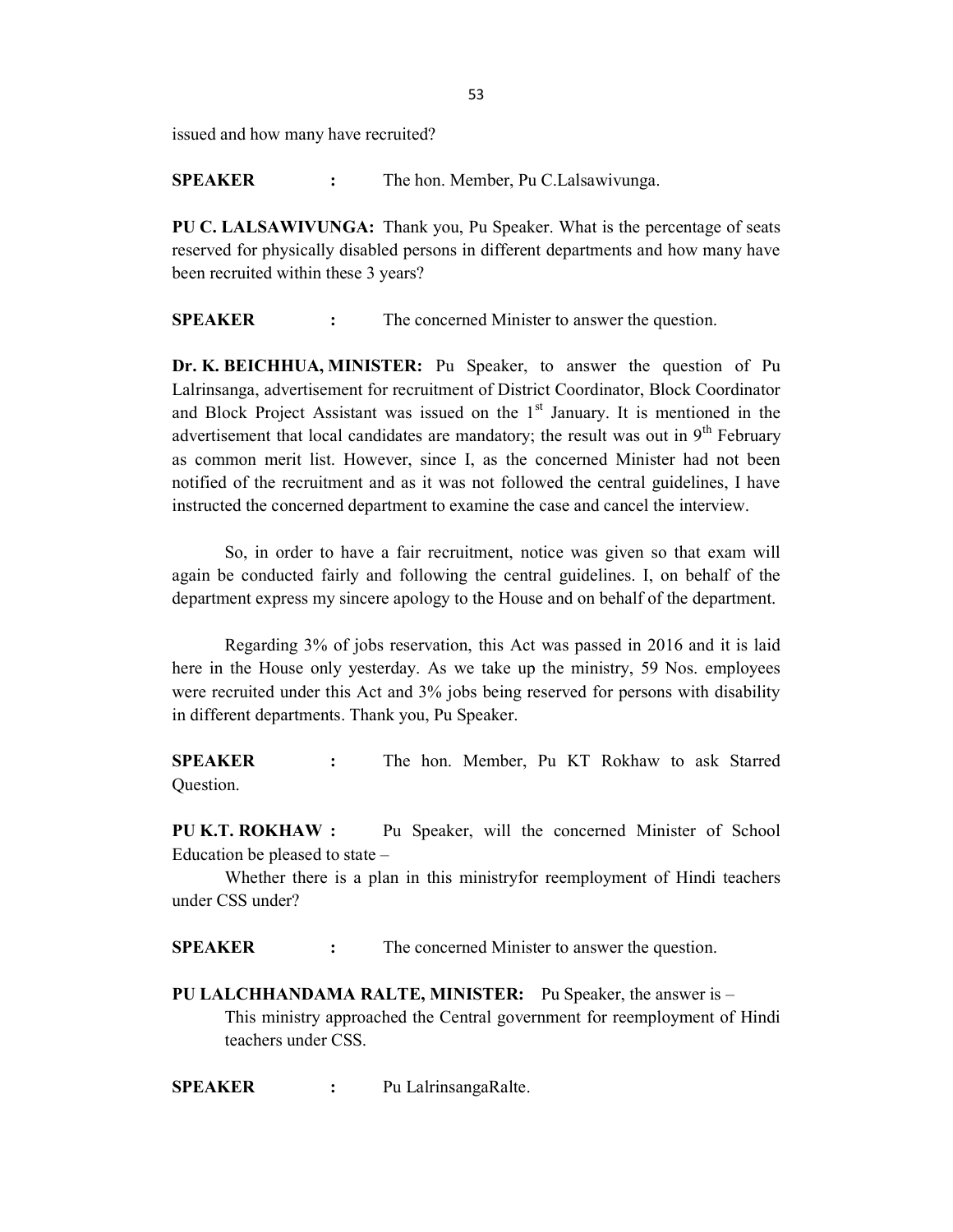PU LALRINSANGA RALTE: Thank you, Pu Speaker. What progress has been made so far regarding the CSS Hindi Teachers and if the central government approved it? Will they be reemployed or a new recruitment will be made?

SPEAKER : Pu C. Lalsawivunga.

PU C. LALSAWIVUNGA : Thank you, Pu Speaker. If there is any salary which has not been received by the SSA teachers? If so, what is the reason and for how many months their salary has not been drawn? Is there any plan to give their salary?

SPEAKER : The concerned Minister to answer the question.

PU LALCHHANDAMA RALTE, MINISTER: Pu Speaker, to answer the question of the hon. Member Pu LalrinsangaRalte, the hon. Chief Minister, the concerned Minister of Higher & Technical Department, Dr. R Lalthangliana and myself, tries our best so that such Hindi Teachers are re-employed. We have even sent DO letter to the central ministry.

There are 1305 Nos. CSS teachers, some have died and some engaged to other occupations as it's been already a year. With the implement of RTE Act, all teachers should be trained and qualified which many have not met such condition. I believe the government will take necessary step so that only qualified teachers are recruited for the post.

Regarding the question of Pu C. Lalsawivunga, the ministry has cleared all the pending salaries of SSA teachers and hence we do not have any debt of their salary.

SPEAKER : The hon. Member Dr. Vanlaltanpuia.

Dr. VANLALTANPUIA: Thank you, Pu Speaker. Will the concerned Minister of PWD be pleased to state –

 Time scheduled for completion of black-topping work of Zote 'S' - Chhipphir road?

SPEAKER : The concerned Minister to answer the question.

PU ZORAMTHANGA, CHIEF MINISTER: Pu Speaker, the answer is – Blacktopping of Zote 'S' - Chhipphir Road is estimated for completion in 5.12.2019.

SPEAKER : Pu LawmawmaTochhawng.

PU LAWMAWMA TOCHHAWNG: Pu Speaker, is there a plan for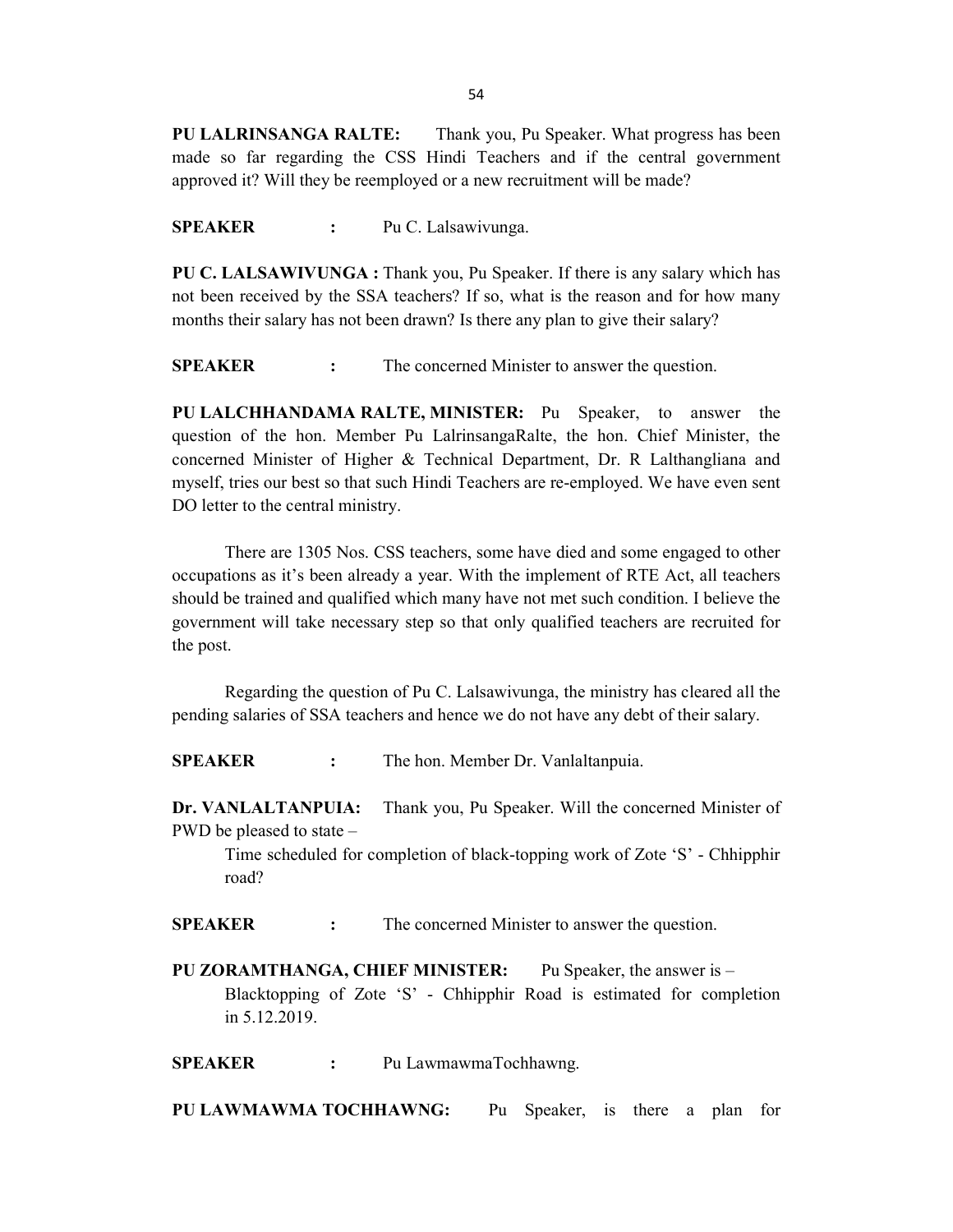construction of Lunglei Bypass road? If so, when will the work be started and what is the estimate time for completion of the repairing work of Lunglei – Aizawl road? What is the amount allocated for this purpose?

SPEAKER : Pu Biakzaua.

PU H. BIAKZAUA : Thank you, Pu Speaker, my questions are as follows:

i) When will tender be re-floated for BRFT road to Lungtian?

ii) We needMarboat at Lungtian - Mamte Road on Kolodyne River. Is there any intention to place one here?

iii) If there is any plan to renovate Hrangchalkawn - Lawngtlai road?

SPEAKER : Hon. Member Dr. Vanlaltanpuia.

Dr. VANLALTANPUIA: Thank you, Pu Speaker, construction works of Zote - Chhipphir road is delayed due to the demise of the assigned contractor and is now taken up by another contractor with the estimate time of completion on 5.12.2019; it seems that the construction work will not be completed soon. So, can the government find alternative so that the work is expedited? Lunglei via Thenzawl is one of the most important ATL roads in Mizoram as it connects the western belt. May thisroad be renovated as the condition is intensive?

**SPEAKER** : The concerned Minister may answer the question.

PU ZORAMTHANGA, CHIEF MINISTER: Pu Speaker, answer to the hon. Member question is  $-$ 

 Construction of Zote - Chhipphir road is delayed due to monsoon and we will try to complete the work as soon as possible.

 As of Aizawl - Lunglei road via Thenzawl, we are trying our best but unable to achieve due to financial problem. It will be continued during this working session.

 Regarding Lunglei by-pass road, ₹10 crores is placed for this purpose. As of resurfacing of Aizawl – Lunglei road, effort is made so that the work is completed within the stipulated time. Regarding retendering of Lungtian BRTF road, I am unable to provide the answer for now but will be given later.

 Regarding Lungtian – Mamte road, we will try to place marboat as it is impossible to move around during the monsoon.

Asof repairing Hrangchalkawn – Lawngtlai road, ₹470 lakhs is allotted and we will try to speed up the process of work. Thank you.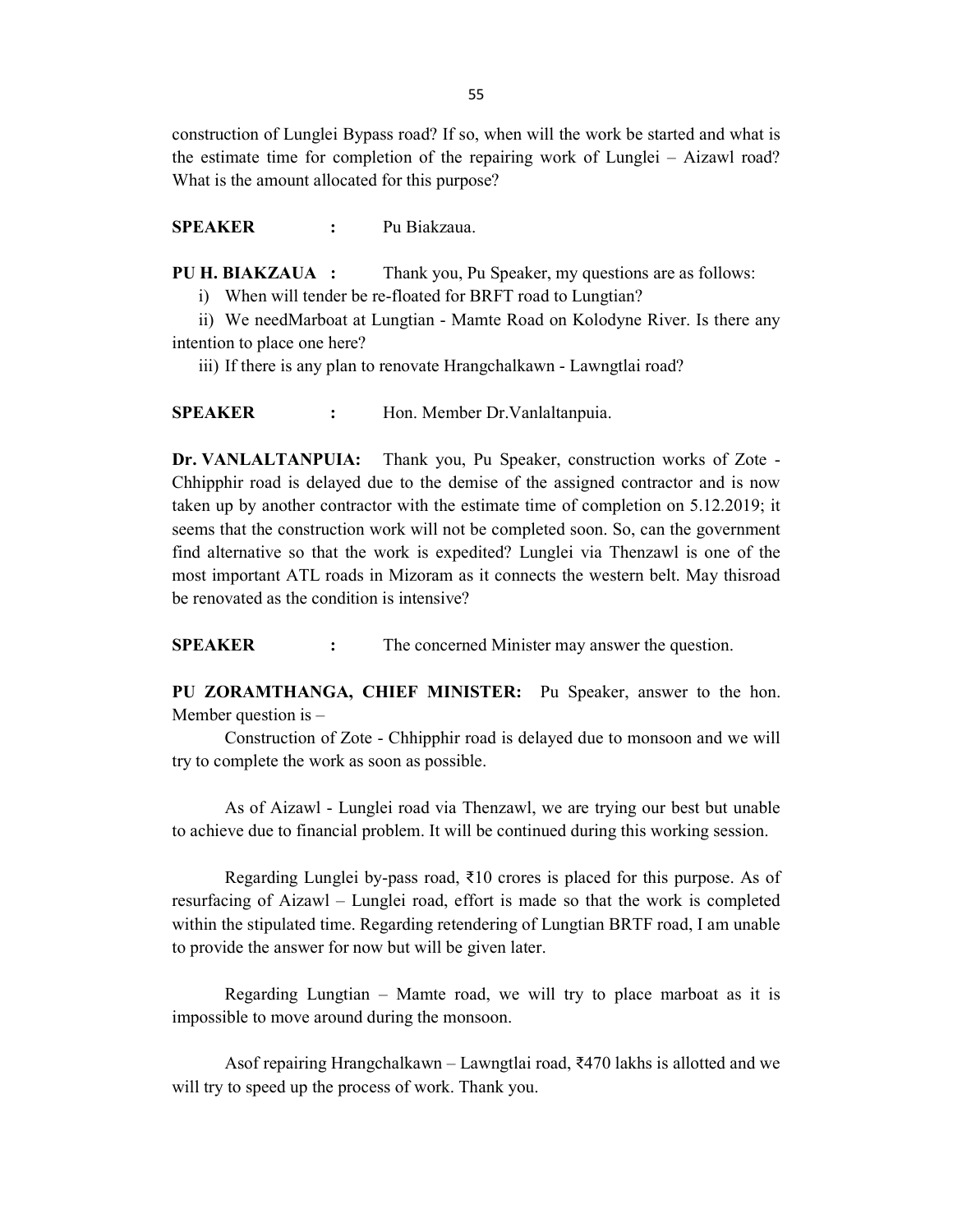SPEAKER : Pu Lalduhoma.

PU LALDUHOMA : Pu Speaker, will the concerned Minister of LAD be pleased to state –

 Is there any intention to approve the demand of the Autonomous Village Council by SerchhipDarnam?

SPEAKER : The concerned Minister, Pu K. Lalrinliana to answer the question.

PU K. LALRINLIANA, MINISTER: Thank you, Pu Speaker. Verification is underway for the demand of Autonomous Village Council by SerchhipDarnam.

SPEAKER : Supplementary question to be asked by Pu Lalduhoma.

PU LALDUHOMA : Pu Speaker, verification had already been made during the previous ministry and there are more than 200 households in the village; the residents have had given their consent and there are no issues relating to boundary. So, may the demand be fulfilled so that they are able to elect their own VC in the next election?

PU K. LALRINLIANA, MINISTER: Pu Speaker, I opine the Village Council should conduct verification and NOC should also be approved. I believe autonomous VC could be set up before the coming election. I would like to add that the ruling party will not take any steps which will breach the rules and procedures. Thank you.

SPEAKER : Pu Ramthanmawia.

PU RAMTHANMAWIA: Thank you, Pu Speaker. Will the concerned Minister of PWD be pleased to state –

- a) Is there a proposal to take up Dungtlang Thekte road under PWD?
- b) If so, when will the work be completed?

SPEAKER : The concerned Minister to answer the question.

PU ZORAMTHANGA, CHIEF MINISTER: Pu Speaker, the answer isas follows –

- a) Mizoram PWD handed over Dungtlang Thekte road to BRO on 10.12.2012 and PWD has no plan to take it back at the moment.
- b) Since it is under BRO, the government is not involved as to when or how this road will be renovated.

SPEAKER : Pu L. Thangmawia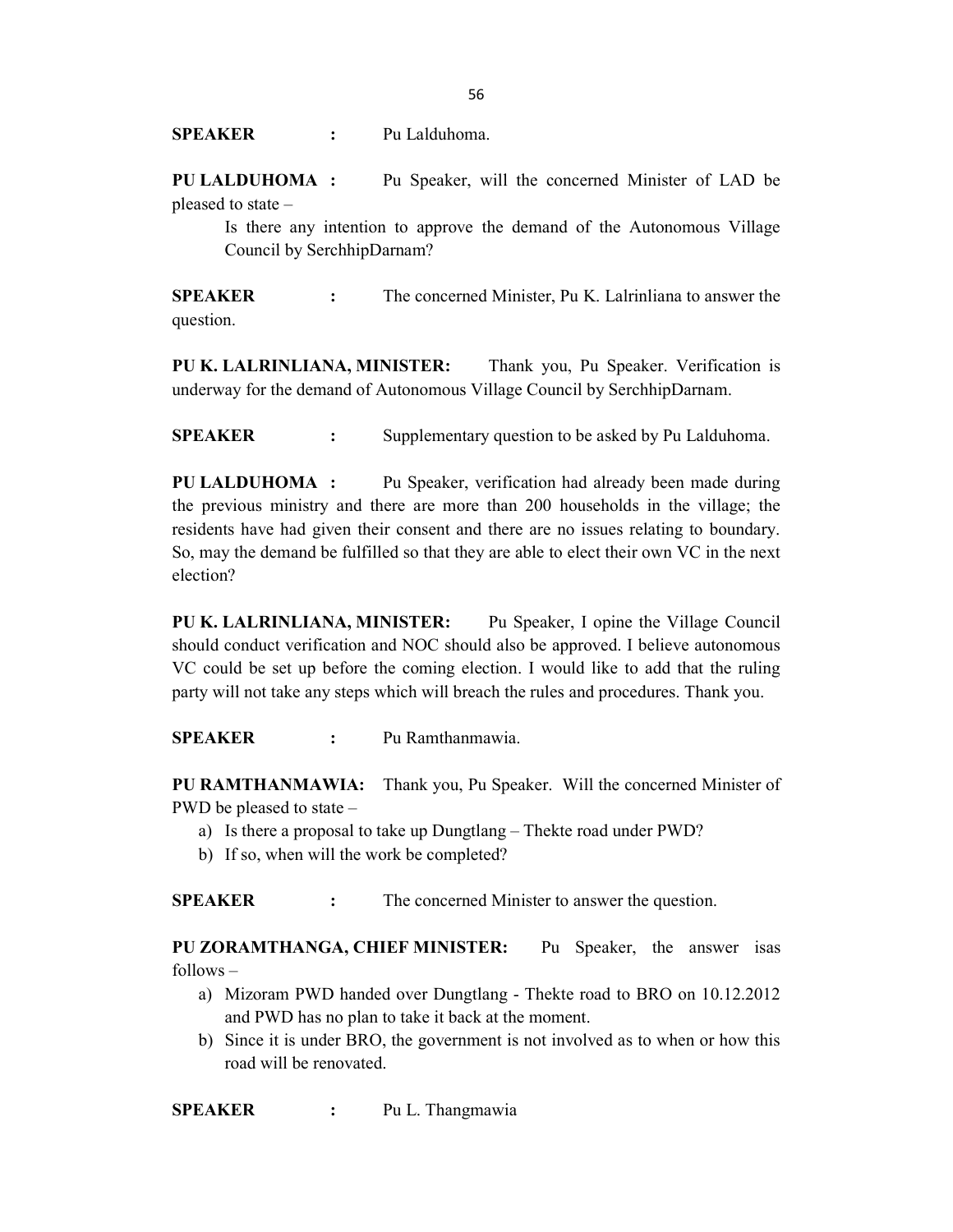PU L. THANGMAWIA : Thank you, Pu Speaker. Under PMGSY Khawzawl - Vankal road is package No.MZ01-103 and Tuiphal - Lamzawl is MZ02-106 which is as per survey is shorter by more than 2 kms. So, may the concerned Minister take note of this and that the shorter route is opted?

 It is obvious that the hon. Chief Minister gives importance to roads. So, it will be much appreciated if a shorter route is opted in the process so as to safe more time and money.

SPEAKER : Pu Lalduhoma.

PU LALDUHOMA : Pu Speaker, the route to Zote could also be shortened with by-pass road from TualvungiVeng, Thenzawl to Lunglei road by 1 to  $\frac{1}{2}$  kms. So, may this route be opted for the benefit of the people?

SPEAKER : The hon. Member, Pu Ramthanmawia.

PU RAMTHANMAWIA: Pu Speaker, I was informed by the EE PWD that this road will be taken up by PWD and estimate had also been made. Since internal road of this village and the surrounding need a repair, I request our hon. Minister to take note of this as well.

SPEAKER : The concerned Minister to answer the question.

PU ZORAMTHANGA, CHIEF MINISTER: Pu Speaker, surveys on Vankal and Tuiphal road are examined carefully and we will try our best so that construction will reach such villages. Regarding construction of by-pass roads, I also have a thought on this issue and we will try our best.

As to the question by Pu Lalduhoma, we will look into the matter; and, renovation of Dungtlang and other mentioned roads will also be noted.

SPEAKER : Pu Vanlalhlana.

PU VANLALHLANA : Will the concerned Minister of School Education be pleased to state -

 Is there any plan for recruitment or filling up the vacant post of teachers in different schools? If so, what is the initiative in this regard?

**SPEAKER** : The concerned Minister to answer the question.

PU LALCHHANDAMA RALTE, MINISTER: Pu Speaker, the answer is as follows: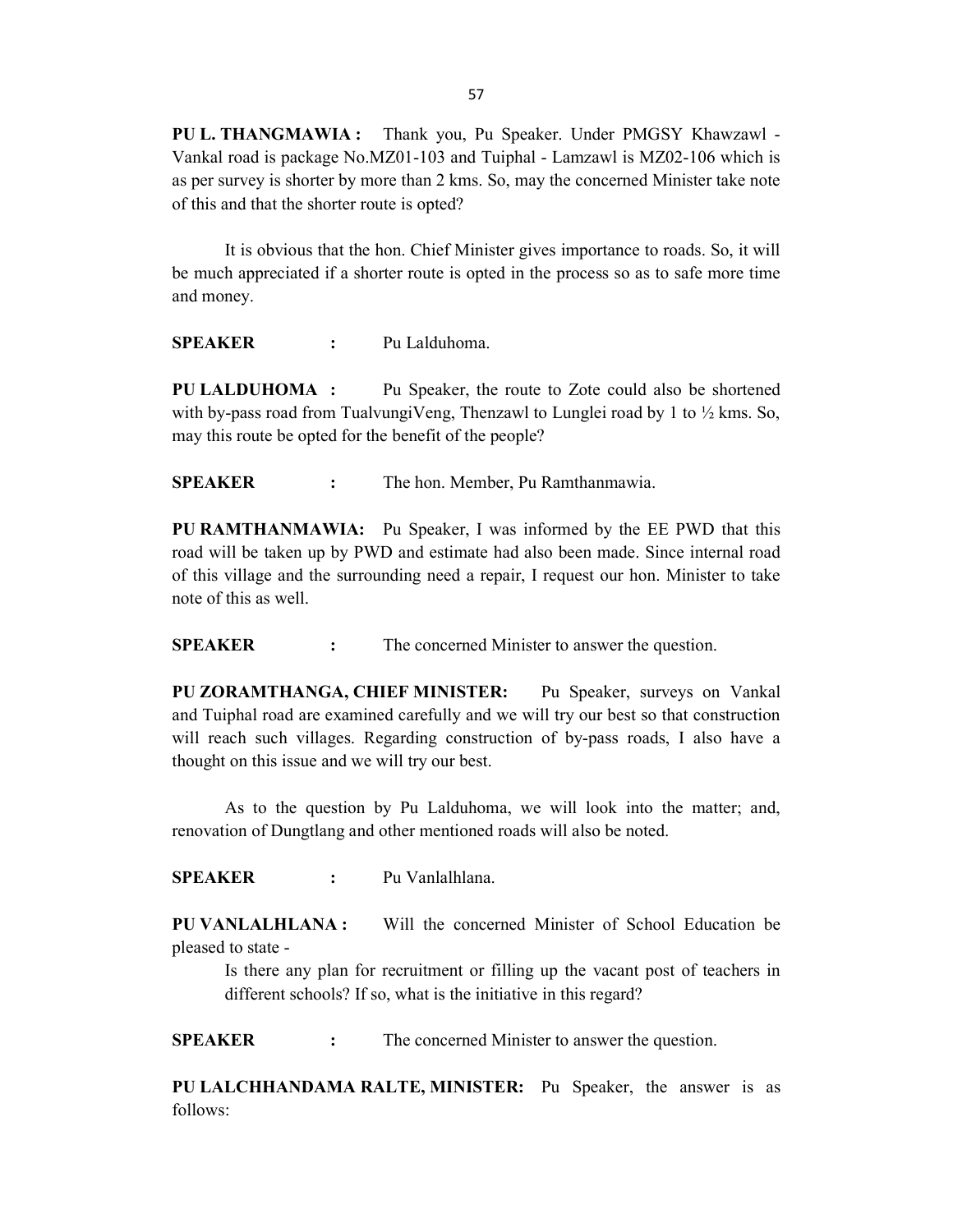Yes, the government is taking necessary steps to fill up the vacant post of teachers and many posts had also been filled up with the approval of the hon. Chief Minister. Plan for recruitment of MR has also been made.

SPEAKER : The hon. Member, Pu Lalduhoma.

PU LALDUHOMA : Pu Speaker, most of teachers posted in rural areas have a problem of house for renting. So, is it possibiltity to construct staff quarters for such teachers? I am sure this will also reduce the practice of hiring a substitute teacher in many schools. It may also be noted that Neihloh Middle School remain functioning without headmaster.

SPEAKER : Er. H. Lalzirliana.

Er. H. LALZIRLIANA : Pu Speaker, many schools within my constituency which are functioning without enough teachers and in some cases only 1 or 2 teachers to look after the whole stundents. So, may the concerned Minister give priority to this case?

SPEAKER : Pu Vanlalhlana, hon. Member.

PU VANLALHLANA : Pu Speaker, I am not aware of the plan for recruitment of MR employees and contractual teachers. May such recruitments be made by the department on merit basis? May only the qualified candidates be recruited?

SPEAKER : Question Hour is over.

PU H. BIAKZAUA : I have raised my hand first and you did not notice, Pu Speaker.

**SPEAKER** : Question hour is over and so we may call the concerned Minister to answer the questions.

PU LALCHHANDAMA RALTE, MINISTER: Pu Speaker, I am glad that my fellow members take active interest on School Education. On the question raised by Pu Lalduhoma, steps are taken to fill up the post of the headmaster and they now have one regular teacher and 3 UPS teachers. At present, we have no intention of posting a Hindi teacher. As of Teachers quarters, some are conctructed under available schemes as some are in progress.

 As to the questions raised by other members, we are trying our best to meet the needs of our schools; teachers are recruited fairly and will be selected based on merit list. Contractual and MR teachers will also be selected as per merit list. There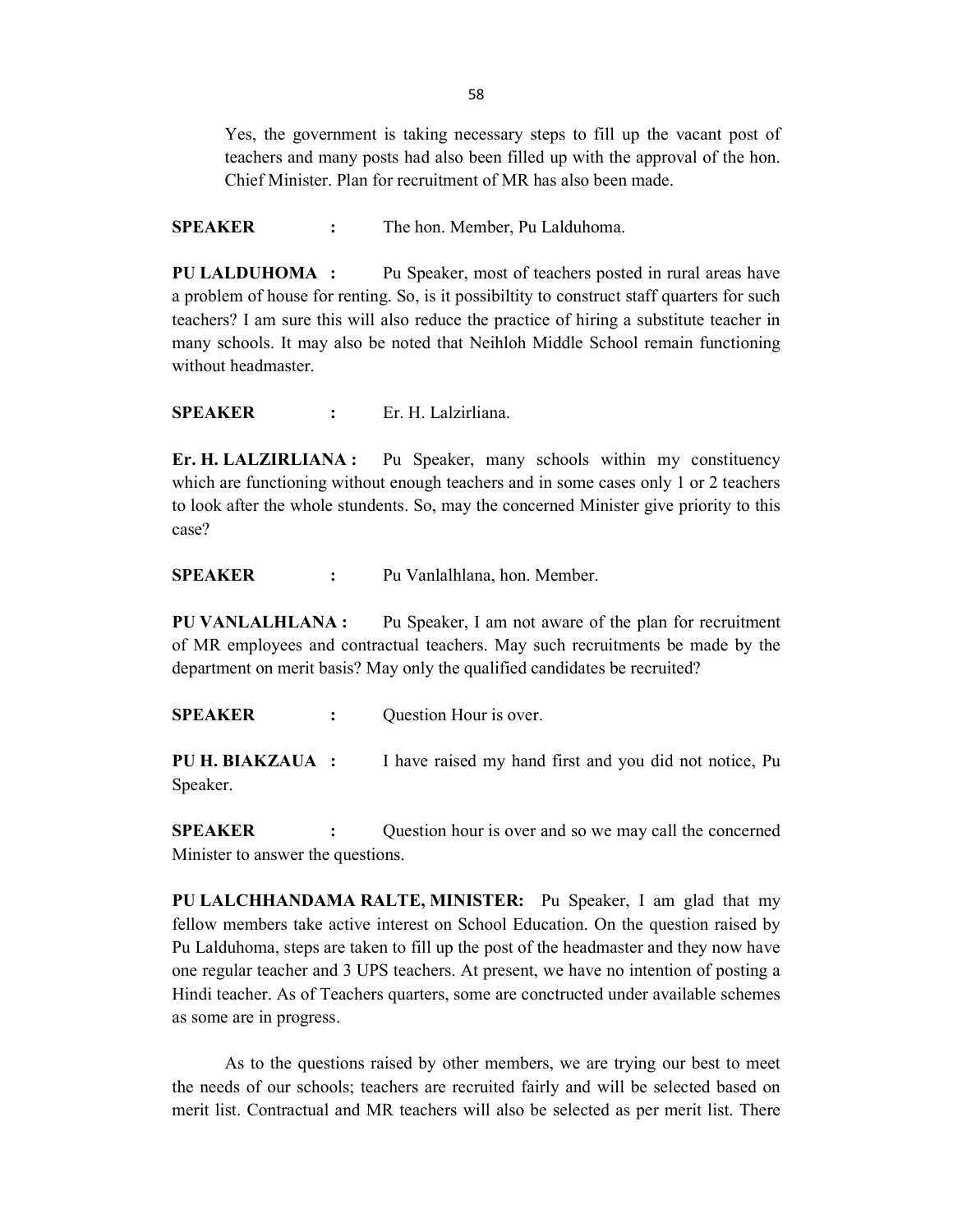are about 2300 vacant posts and since the demand for teacher is high, MR teachers will be conducted soon.

SPEAKER : Question Hour has come to an end and we will now move on to Private Member Bussiness. We will start with Resolution No. 1, submitted by Pu Vanlalhlana that "The Central government should be urged so that United Nations Declaration on the Right of Indigenous People, 2007 is implemented".

PU VANLALHLANA : Thank you, Pu Speaker. In 2007, this declaration had already been adopted but so far, no initiative has been made to implement the Act. So, it is important that we urge the central government on this matter.

 Similar resolution on UN declaration on the Rights of Indigenous People, 2007 was submitted by Pu Vanlalzawma in 2015. It is an important topic and I believe we are united in passing of this Resolution as this topic was number one in the election manifesto of our current ministry.

 As published by UNO, the Mizos are included in the list of indigenous people and India voted its support on this UN declaration at the United Nations General Assembly of 2007. However, it had not been actually adopted for twelve years and so is our rightful claim to do so.

 So, I move this House to pass this resolution and process our rights as an indigenous state at the central level. Thank you.

**SPEAKER** : The resolution has now been moved and we will start with our discussion. Today, leave of absent is granted to Pu Tawnluia, Pu C. Ngunlianchunga, Pu VL Zaithanzama, Pu Zodintluanga and Dr. BD Chakma.

We will start our discussion with five minutes allocated to each member. Pu Lalruatkima will start the discussion.

PU LALRUATKIMA, MINISTER: Pu Speaker, thank you. I am thankful that this resolution regarding the United Nations Declaration on the Rights of Indigenous People, 2007 is moved by Pu Vanlalhlana.

 This resolution opened up the gateway for an independent Mizoram. The only clear boundary we had was proposed during 1873 BEFR (Bengal Eastern Frontier Regulation). We were divided and placed under the province of Assam, Bengal and Burma due to 'the divide and rule' policy adopted by the British and we were settled under the Assam province since 1947 when India gained independence.

We fought for freedom in 1966 and a peace accord was signed in 1986. This is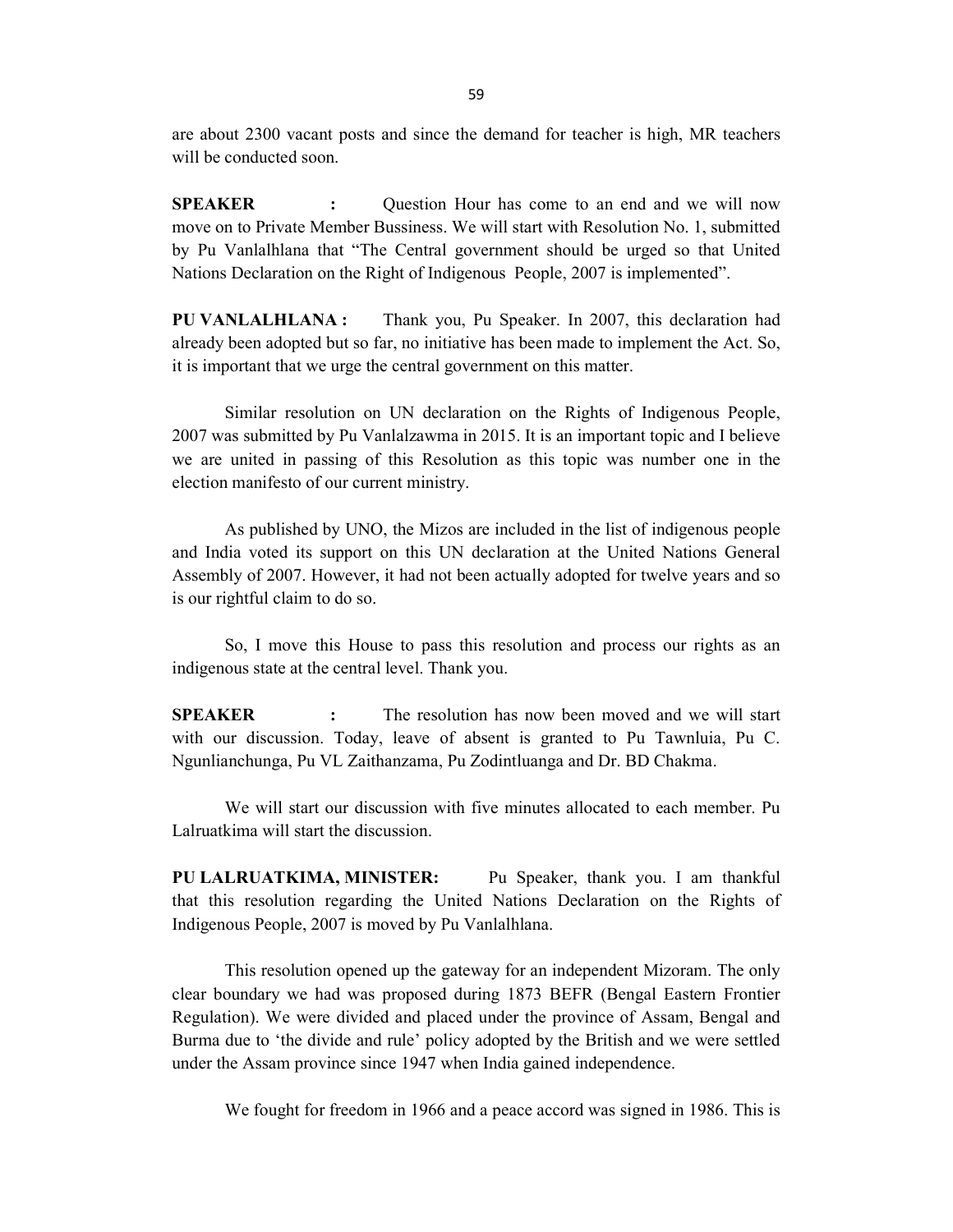our journey towards freedom and we have suffered and lost many lives during the course of this journey.

 We were then included in the list of indigenous people published by the UN in 2007 and this UN Declaration was accepted by the Indian government in 2010. According to this declaration, we have the right to freedom, self-determination and protection of our land.

 It is our duty and responsibility to fight for these rights we gained through the UN declaration. As stated by the mover of this resolution, we must be united in our stand and move for the adoption of this UN declaration with the Indian government. Thank you.

SPEAKER : Pu C. Lalsawivunga

PU C. LALSAWIVUNGA: Pu Speaker, I am thankful that I could take part in the discussion of this important resolution and I thank the mover of this resolution.

 As mentioned before, our journey towards freedom was long and arduous and we have endured and lost many lives along the way. After the Indian independence in 1947, the Mizos were divided between Burma, Bangladesh and India. Those who are under the Indian government were considered to be blessed than others. However, we are now denied both our rights and resources to some extents; and as such, we are not self-sufficient and lack infrastructure.

 In order to enjoy our rights and enjoy what belongs to us, we need to take more efforts at the highest level and adopt this UN declaration. Thank you.

DEPUTY SPEAKER: Pu Lawmawma

PU LAWMAWMA TOCHHAWNG: Pu Deputy Speaker, thank you. I am thankful that this resolution is submitted at this House. Similar resolution was submitted and passed by this House before.

 This UN declaration opened the gates for reunification of the Mizos, the chance to be under one rule and preserves our traditions, values and religion. We will have full rights and ownership of our resources. It is up to us to push for the adoption and endorsement of this declaration by the Indian government.

 We need to educate and enlighten the people of Mizoram regarding this declaration and fight as a nation to gain our independence. Thank you.

DEPUTY SPEAKER: Dr. Vanlaltanpuia.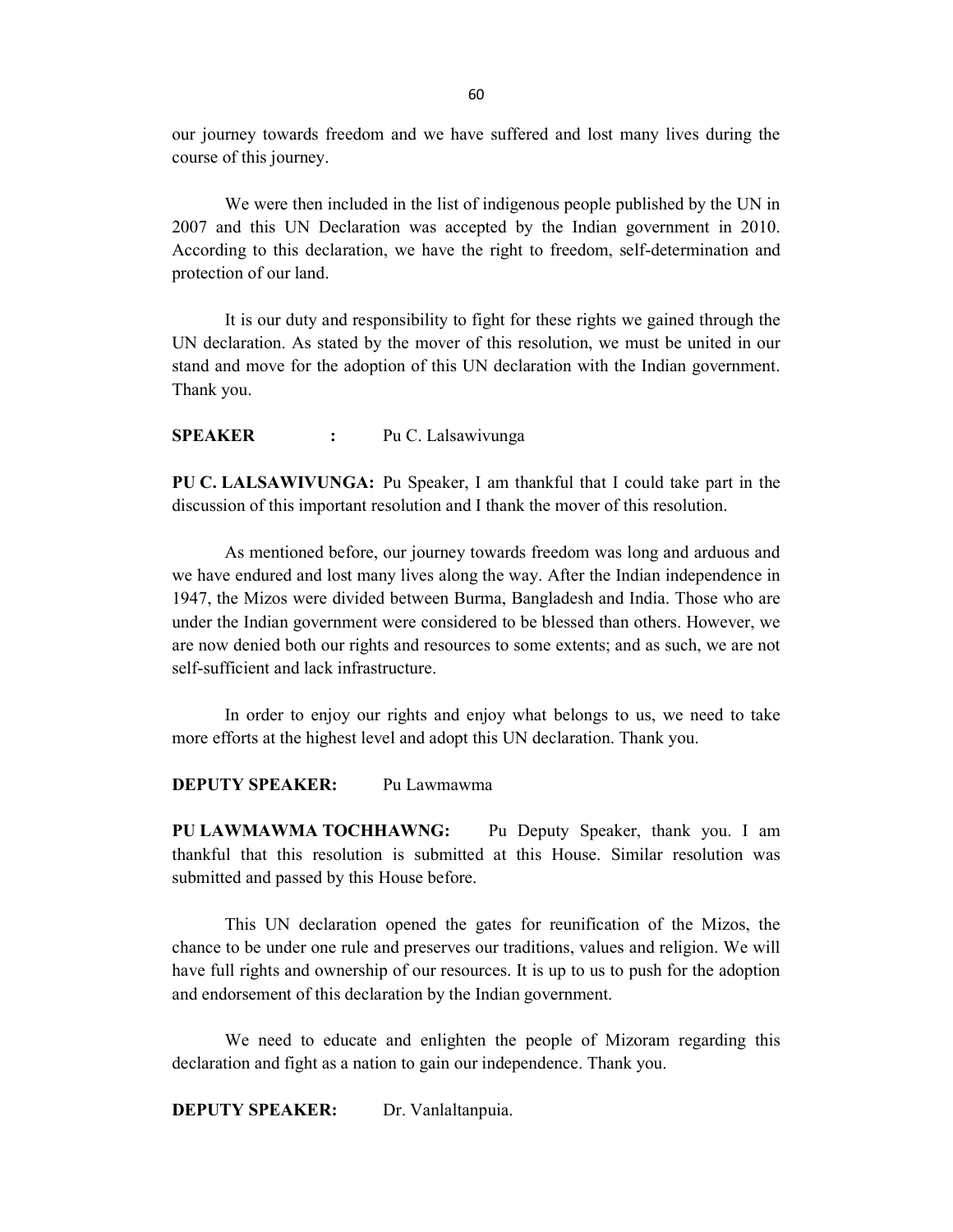Dr. VANLALTANPUIA: Pu Speaker, thank you. I am grateful that this resolution was submitted as it has been a priority for this ministry since its inception and still occupy number one on its party election manifesto.

 The United Nation has provided us a great opportunity which the Indian government accepted and voted for. However, after 12 years since this declaration was introduced, the government has still not adopted this declaration.

 Our main aim is self-determination for the State of Mizoram and greater steps must be taken at the highest level so that this declaration is implemented. Thank you.

DEPUTY SPEAKER: Dr. ZR. Thiamsanga

Dr. ZR. THIAMSANGA: Pu Deputy Speaker, thank you. I am thankful that I am a part of this discussion.

 Our previous leaders, Pu Laldenga and Pu R. Thangmawia come to mind during this discussion as they were the forerunners for the success of this resolution.

 In order to achieve independence and self-determination, it is necessary to achieve economic independence. I believe this is possible with the help of God and with honest governance and administration.

 I strongly put my trust in this ministry to achieve the success of this resolution. Thank you.

DEPUTY SPEAKER: Pu Duhoma

PU LALDUHOMA : Pu Deputy Speaker, thank you. I believe that this resolution will be passed by this House today and that it determines the future of Mizoram to a certain extent.

 Mizoram has gone through several changes due to conflicts and after a failed bid for independence in 1966, we were put under the democratic rule of India.

 The UN declaration was introduced in 2007 and Mizoram was included under this declaration due to the effort of ZORO. An official resolution concerning this declaration was first submitted on March  $26<sup>th</sup>$ , 2012 during MNF ministry. (DEPUTY

SPEAKER : You have 1 minute left under the House' rules, however, I will give you 10 more minutes.) Thank you. To continue with my speech, no action was taken during this term. Another resolution was submitted on  $8<sup>th</sup>$ October, 2015 by Pu Vanlalzawma, which also ended up with no action taken.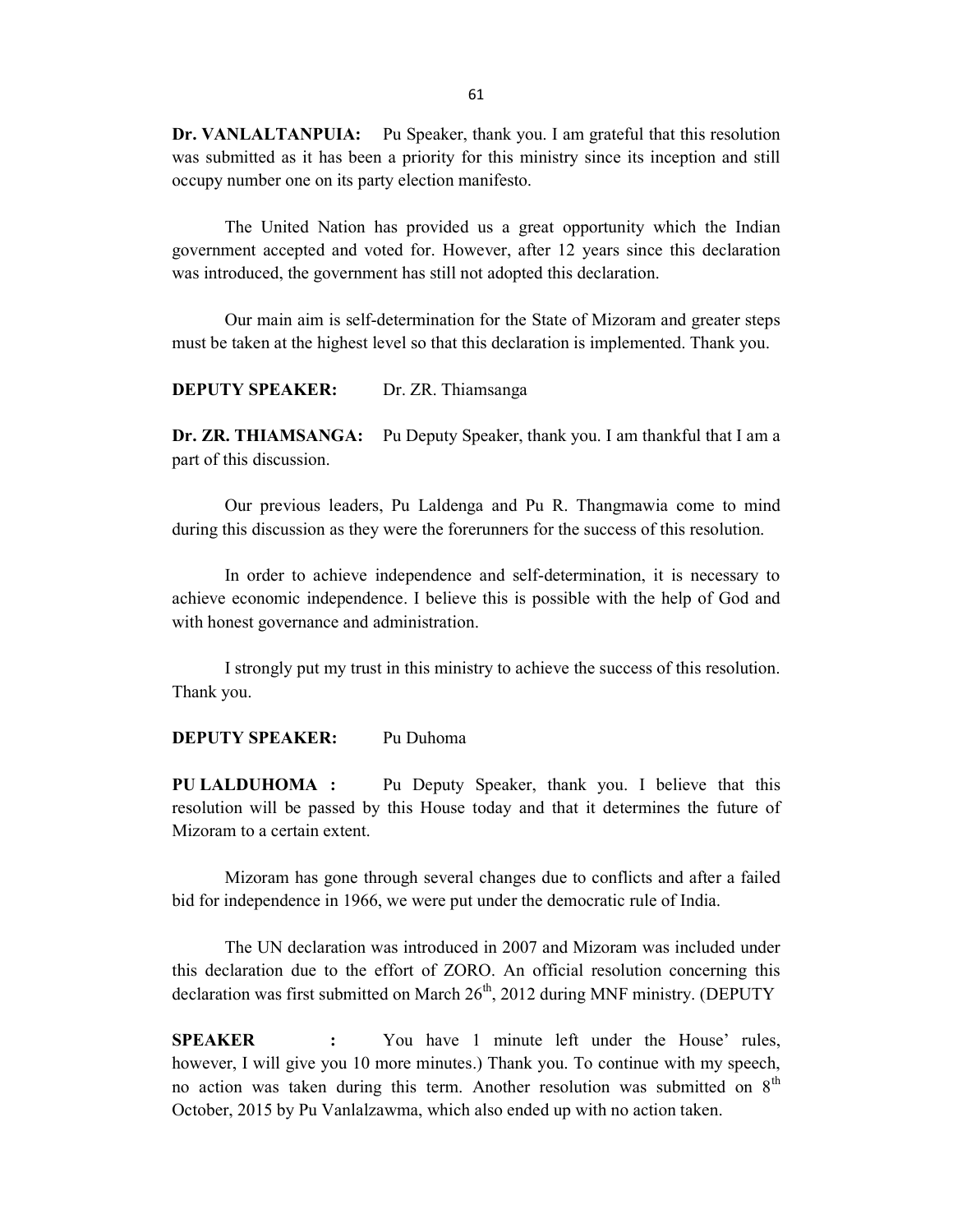Today's resolution is the third one concerning the UN declaration. We, the government of Mizoram need to act first for the successful adoption of this declaration in order to have it adopted at National level.

 There are several provisions within this declaration that we can utilize. I would like to suggest the fabrication of a commission to determine and identify the origin of our tribe.

 Lastly, I would like this House to take action for the adoption of this declaration as we cannot be certain till when our constitution can safeguard the people of Mizoram.

**DEPUTY SPEAKER:** Let us now invite our House Leader.

PU ZORAMTHANGA, CHIEF MINISTER: Pu Deputy Speaker, thank you. It seems that this resolution is in the heart of every member in this House. Every political party has tried its best for the successful adoption of this declaration.

 From what I can recall from the document maintained by Pu Laldenga which was dictated to me, Mizoram was never a part of India;even during the British invasion, we were in the excluded area. We were never officially recognized as Indians. It was only after the Indian independence in 1947 that we were under the administration of the Indian government to fill the political vacuum left by the British.

 Approach had been made to the Indian government to meet our conditions if we are to be a part of India. This demand was made to the Indian Prime Minister and Home Minister and the answer provided to us was that further research and studies will be made. This is what we are still fighting for till date.

 What I am most concerned about is construction and reinforcement of border fencing around Mizoram as we are surrounded by foreign countries on all sides.

 Lastly, I pledge my support to this resolution and would like to mention that this ministry is willing to use its power for the successful adoption of this resolution. Thank you.

SPEAKER : We will have recess and we will continue continue with our discussion in the afternoon session.

#### 2:00 PM.

SPEAKER : To continue with our discussion, I invite our hon. Home Minister to have his say.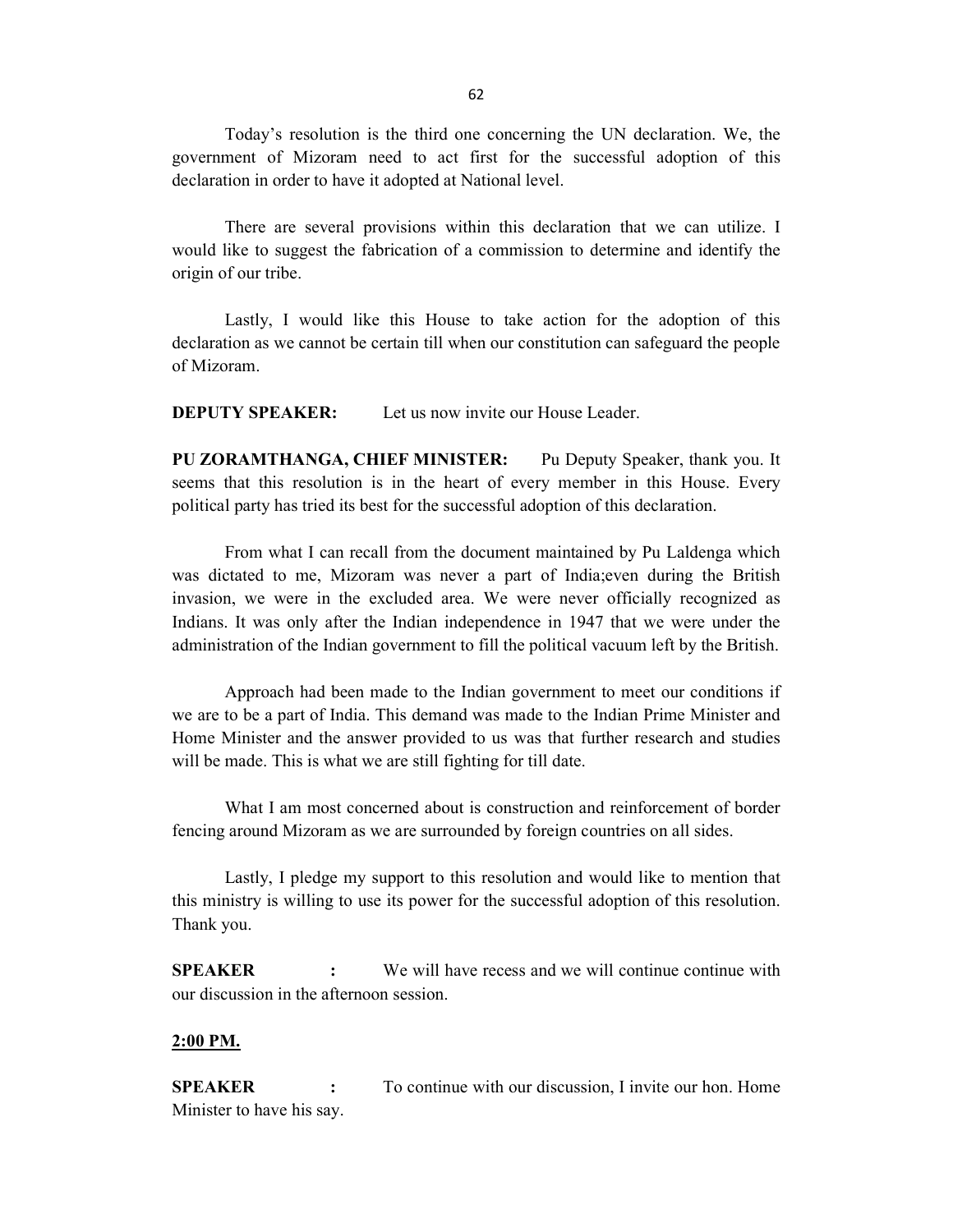PU LALCHAMLIANA, MINISTER: Pu Speaker, thank you. As mentioned by the other members before me, a similar resolution was submitted previously with no response till date.

 We are all aware that this declaration is not binding and should not be adopted as per the State's legislature. Even though it was accepted by India, it has not been adopted till date on the pretext that all Indians are indigenous people.

 It is our right and duty to do everything in our power so that this declaration is adopted. With this, I pledge my support for this resolution. Thank you.

**SPEAKER** : Discussion for this resolution has ended. We shall now invite the owner of this resolution to windup and to ask the permission of this House to adopt this resolution.

PU VANLALHLANA: Pu Speaker, thank you. I am grateful that this resolution is met with such enthusiasm from the members of this House.

 I expect this resolution to be accepted with a few amendments and I am touched that it is accepted as it is and without any amendment. I thank the members of this House for their participation and their advice.

 Pu Speaker, I would like to beg this House to pass my resolution "United Nations Declaration on the Rights of Indigenous People, 2007".

**SPEAKER** : The mover has moved the House for adoption of this declaration. All in favor may say, agree. (MEMBERS: Agree) This House has unanimously passed the "United Nations Declaration on the Rights of Indigenous People, 2007" moved by Pu Vanlalhlana.

PU VANLALHLANA: Pu Speaker, thank you.

SPEAKER : I would like to mention that we are grateful for the funding provided by the Central government for the development of RIPANS.

 We will move on to the second resolution and invite Pu LalrintluangaSailo to move his resolution.

PU LALRINTLUANGA SAILO: Pu Speaker, thank you. I am pleased that my resolution "We are grateful that under the leadership of Pu Zoramthanga, Assam Rifles will be relocated from Aizawl" is given a chance to be moved in this House.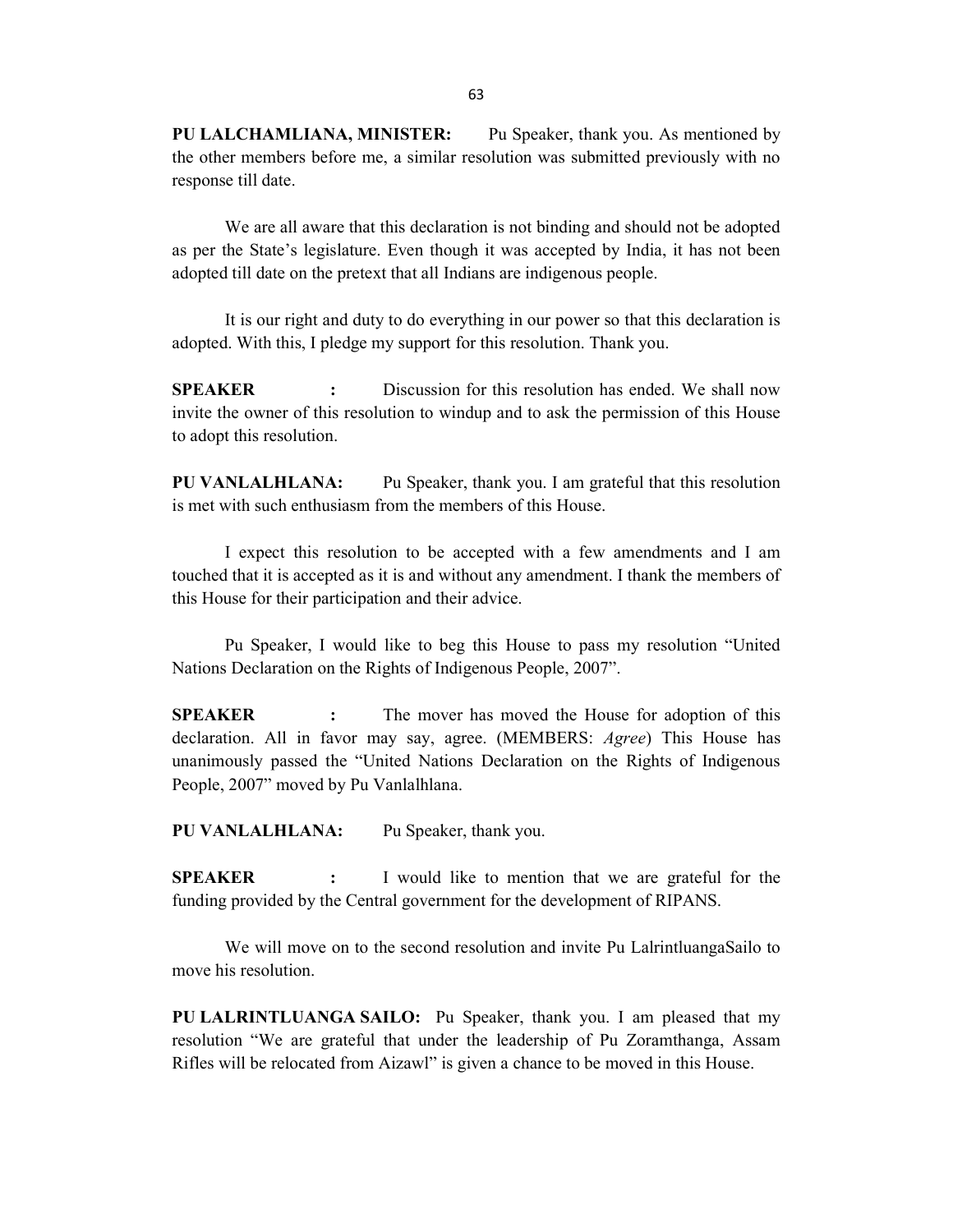The current holding has been occupied by Assam Rifles since 1890 which equates 129 years. After several unfortunate incidents, an agreement was signed by the then Aizawl DC, Pu Dengchhuana and Assam Rifles Commandant for their relocation.

 One of the first steps for relocation of Assam Rifles was taken by Pu Laldenga which was continued by Pu Zoramthanga during their previous ministries.  $\bar{\tau}$ 145.173 crore was sanctioned by the Ministry of Home Affairs in 12.3.2008 for the relocation of Assam Rifles from Aizawl to Zokhawsang.

 After several failed attempts, an order was issued by the Ministry of Home Affairs for the Assam Rifles to complete their relocation by  $31<sup>st</sup>$  May, 2019.

 Special assembly session was held during previous MNF ministry so that no private LSC was issued for the lands. I believe that it is my duty to publicize this great feat achieved by Pu Zoramthanga and would like to present my private resolution before this House and beg for the passing of this resolution.Thank you.

SPEAKER : We will start our discussion for this resolution with a time of 5 minutes for each member. Let us invite Dr. F. Lalnunmawia to start the discussion.

Dr. F. LALNUNMAWIA: Pu Speaker, thank you. As mentioned by Pu Rintluanga, Assam Rifles will finally be relocated after several failed attempts and I applaud our hon. Chief Minister Pu Zoramthanga and the MNF ministry for their efforts. This action displayed the weight that our hon. Chief Minister has at central level.

 I believe and hope that this land will be functional and profitable for the people of Mizoram.

Lastly, I would like to pledge my support for this resolution. Thank you.

SPEAKER : Pu C. Lalsawivunga

PU C. LALSAWIVUNGA: Pu Speaker, thank you. I am grateful and excited that we are discussing this resolution. It is doubly exciting for me as it is under my constituency. I believe I speak for everyone when I say that it is like a weight lifting off our back.

Lastly, I would like to pledge my support to this resolution. Thank you.

SPEAKER : Pu H. Biakzaua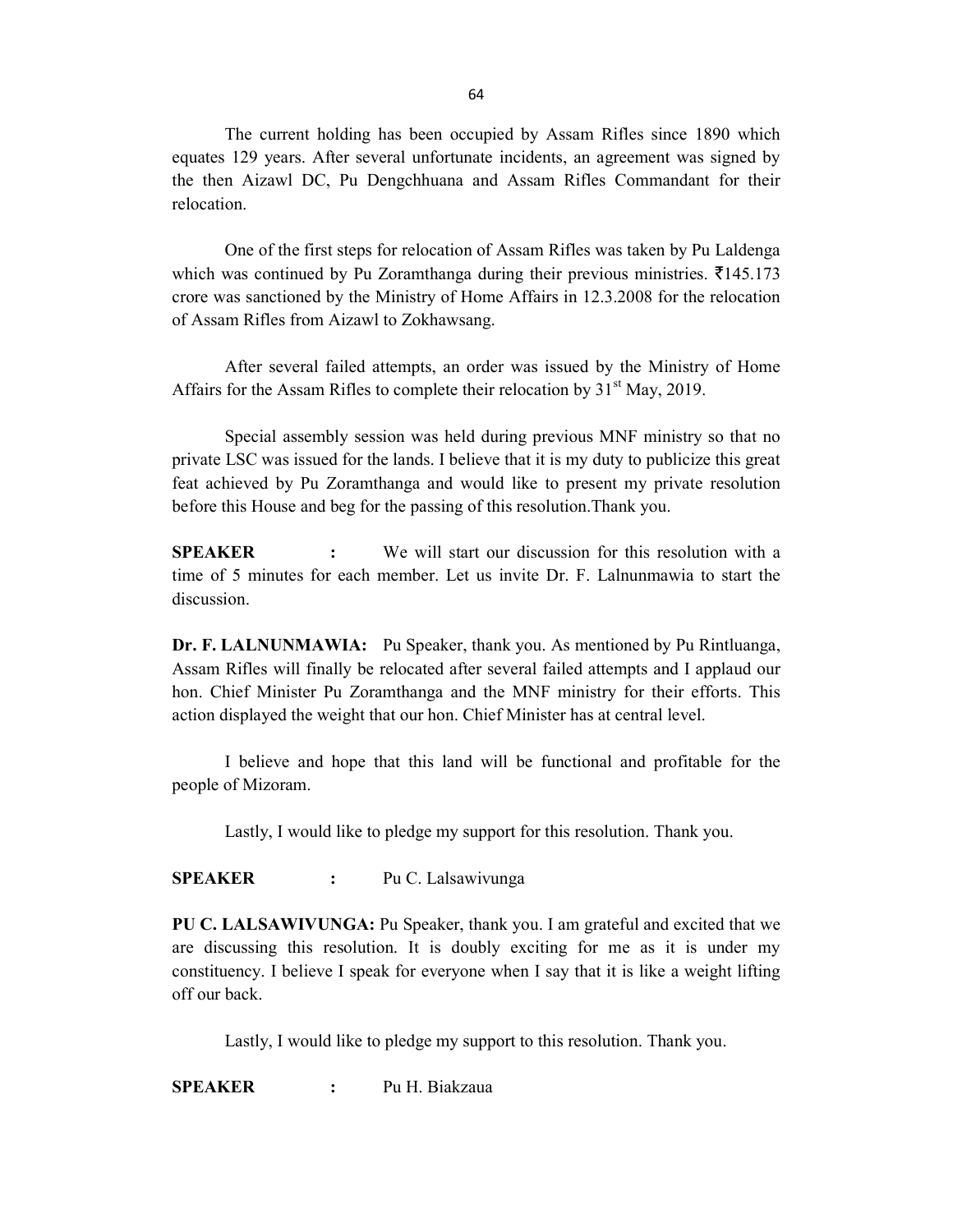PU H. BIAKZAUA : Pu Speaker, thank you. I am certain that it will not be an easy feat relocating Assam Rifles who have been residing at the heart of the city for 129 years. I would like to give credit where it is due and I would like to thank our hon. Chief Minister and the MNF ministry for their tremendous effort.

 Besides, it is welcoming news that AR Ground which is the most important playground will no longer be in the hands of the Assam Rifles and we can have free access. It is truly the effort of the hon. Chief Minister, Pu Zoramthanga who gives a top priority as soon as his party came into power. The land itself would be very expensive on market value but I have heard that there is a proposal to transform the area for the best interest of the people. So, I support this Resolution, thank you.

SPEAKER : Next is the hon. Minister, Pu Robert Romawia as he raised his hand first.

PU ROBERT ROMAWIA ROYTE, MINISTER: Pu Speaker, thank you. I think it is necessary for me to say a few words as AR ground is located within my constituency. And, I am thankful for the opportunity.

 First, I want to point out that there is always possibility if the hon. Chief Minister, our House Leader Pu Zoramthanga has laid his confidence upon. When the new ministry was formed, I accompanied him to Delhi to approach the central leaders on our State's demand. I have witnesses with my own eye how he is highly regarded by the central leaders.

 It is known by all that relocating the Assam Rifles from the heart of Aizawl is not an easy task; I cannot believe how thing turns out so fast; may be because our counterparts have the same opinion. It is unbelievable that the hon. Chief Minister knows well how to approach the central authority as he urged them by using strong language at the exact time. I, therefore, would like to stress the ability of the hon. Chief Minister for the cause of our state and the people. And, for the record of this august House, I have to emphasize the initiative of the hon. Chief Minister in presenting the case to the central with confident about our demands which ultimately results for the Assam Rifles to move out. I am thankful that the hon. member Pu RintluangaSailo moves this Resolution.

 We know how the previous Chief Minister prefers non-Mizo for our Chief Secretary. However, the present Chief Minister approaches the Central to arrange for our Chief Secretary only of mizo background who knows our traditions and language. It is known in the official level how complicate to replace the existing Chief Secretary having many years of services. However, we have seen how influential our Chief Minister despite the aforesaid complicacy and the same in other projects submitted to the Central and in pursuing other development projects. Today also, as we are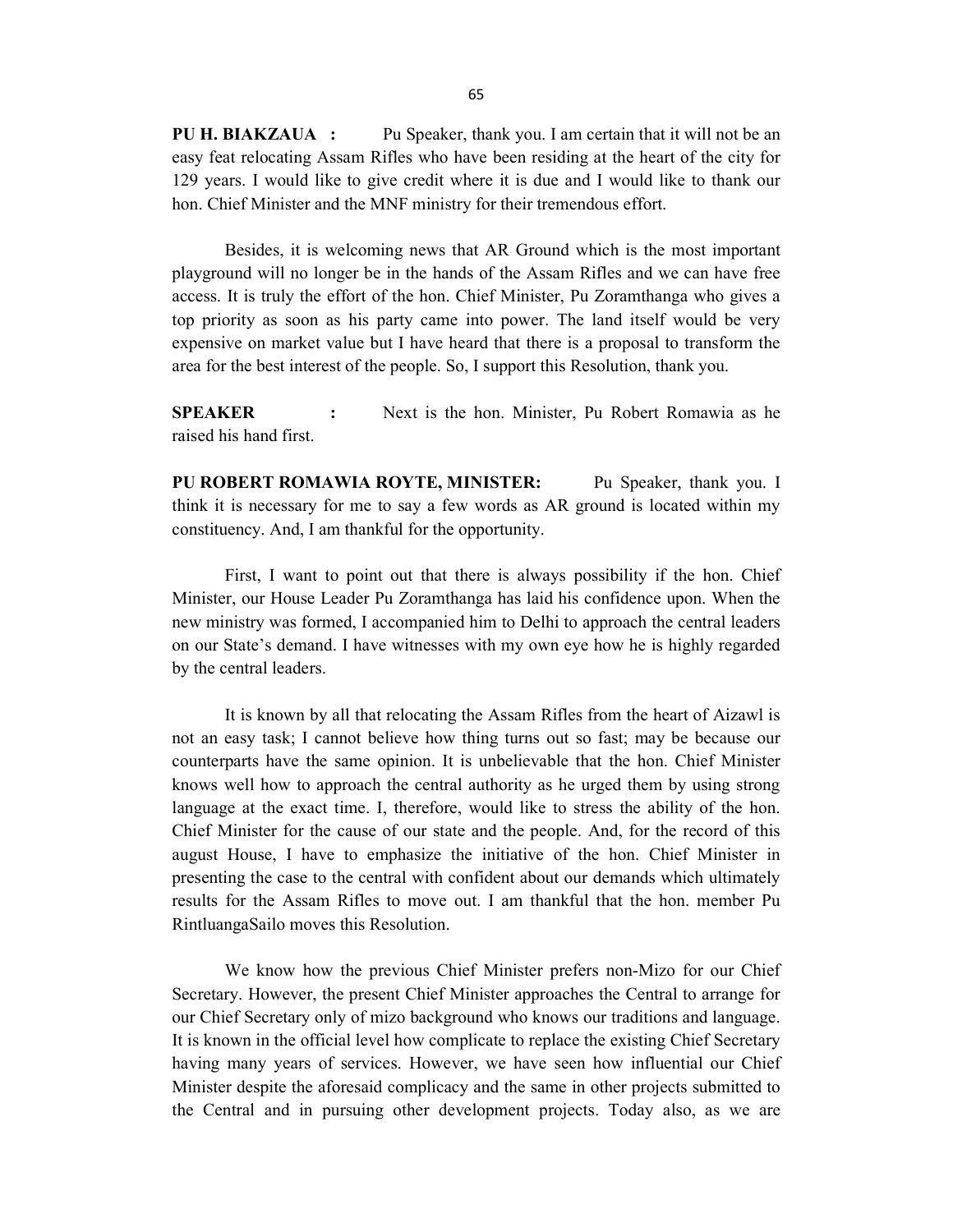discussing this resolution, we should know to whom the credit should be given for the achievement of evacuation the Assam Rifles.

 As a Minister of Sports, I would like to express the appreciation of the sports fraternity and the youth are for the achievement of evacuation of Assam Rifles. Again, as a Sports Minister, i suggest AR Ground be named Pu Laldenga Centre and equip with all possible sports infrastructures and tourists' attractions. I support this resolution and hope it is passed unanimously. Thank you.

SPEAKER : Hon. Member, Pu Vanlalhlana.

PU VANLALHLANA: Pu Speaker, thank you. I support Pu Lalrintluanga's Resolution that "We are thankful that the effort to relocate the Assam Rifles who reside in the heart of Aizawl city is achieved under this new government headed by Pu Zoramthanga". The Assam Rifles occupies this place over 129 years and it is our dreams that one day they would be moving out of the city. During their stay, they have even experienced a lot of disturbances caused by the civilians; their boundary had even encroached and some areas takenover by the civilians such as the Mizo High School, New Market and the New Secretariat Complex at Khatla.

 There are claims of the reason of their moving in to Zokhawsang; it may be noted that intiative had aslo been made during the time of District Council, under the leadedrship of Pu Ch. Chhunga and Brig. T. Sailo. Therefore, all such initiatives will also be taken into account. According to the Assam Rifles, they cannot reside far away from the civil as they also depend on the civil facilities. As we have seen, many buildings are constructed for their settlement and we are now awaiting for their moving in. So, I give my support to this Resolution.

SPEAKER : Hon. Member, Dr. ZR Thiamsanga.

Dr. ZR. THIAMSANGA: Pu Speaker, thank you. I give my thanks to hon. Member, Pu Lalrintluanga for moving an important Resolution regarding shifting of the Assam Rifles from the heart of Aizawl City.

 The Assam Rifles resides here for many decades and the people also benefitting their stays in many ways. As time passes, their settlement now become a stumbling block for development of Aizawl city. For this reason, there was a conflict between them and the civilians and our relationship cannot be fixed till date. While this is the case, the service they renderned to the people of Mizoram will never be be forgotten. I do hope they would continue to serve for us even after moving to Zokhawsang.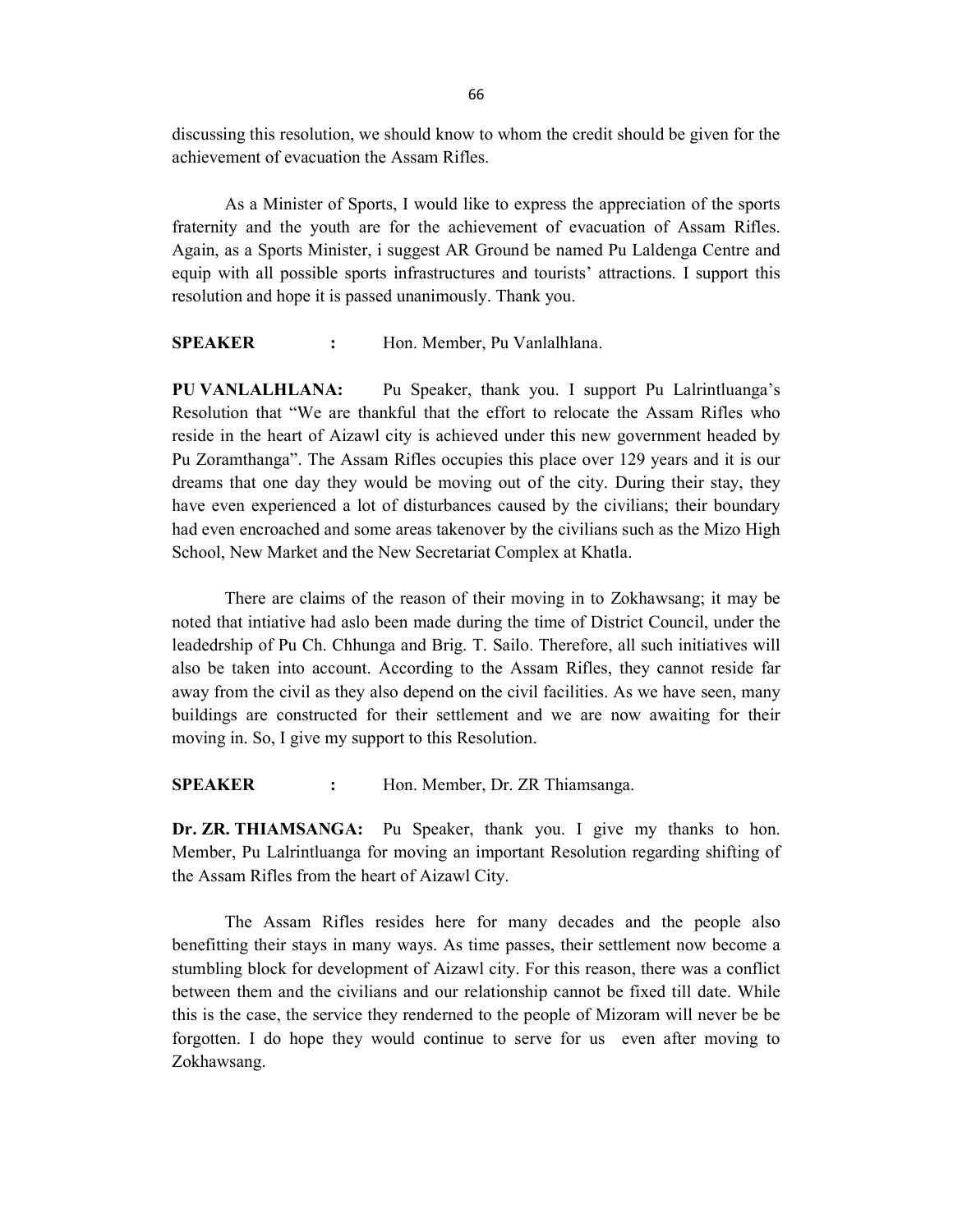67

 The people of Mizoram as whole deeply appreciates their decison to evacuate their longtime settlement. At the same time, it is worth-mentioning the ability of the Hon. Chief in achieving this plan within a short span of time. This will be a red letter day for Mizos. In this connection, I suggest the soon to be evacuated place be renamed and I give my support to pass this resolution. Thank you.

SPEAKER : Pu Lalrindika Ralte is next.

PU LALRINDIKA RALTE: Pu Speaker, thank you. We all seem to agree with this resolution for it is the main concern of the people of Mizoram for years. There are many who made their contribution for the success and I convey my thanks to all of them.

 Now that they are moving out and we need to think of how the place will be transformed. Allegedly there are some private lands in the premise of the Assam Rifles settlement and I hope our leaders will be able to resolve the case without any unpleasant incident. Putting aside our self-interest and the practice of nepotism, I hope the place will be tranformed for the interest of the people.

 Pu Speaker, some members suggest renaming the place on which I would like to suggest any name may be given but without hurting the sentiment of anyone or group and that it is accepted by the majority.And, I give my support to pass this resolution, thank you.

SPEAKER : Hon. Member, Dr. Vanlalthlana.

Dr. VANLALTHLANA: Pu Speaker, thank you. I, at the outset express my support to this resolution. Since the Assam Rifles settlement is 129 years already, it is very hard to achieve their evacuation as much efforts thus given to that effect. Now, we are about to see the reality as a letter from Ministry of Home Affairs has been receieved to this concern.

 TheAssembly Session of March, 2018 cannot resolved the case for the demand area of the Assam Rifles increases which cannot be settled in the Revenue Department. Apart from this, there are 133 private LSC holders within this area which need to be resolved with the help of NGO's. The best is if such private land holders withdrawn their LSC. Thus, it is necessary to survey geological stability of the site whereas some have built their houses on ground deposited following landslide. I am thankful that it is not necessary to seek prior approval of the Assam Rifles Authority in the process.

 It would be of quite a problem for the planner also to setup an ideal plan as we are expecting the best possible outcome with tourist attraction and recreational place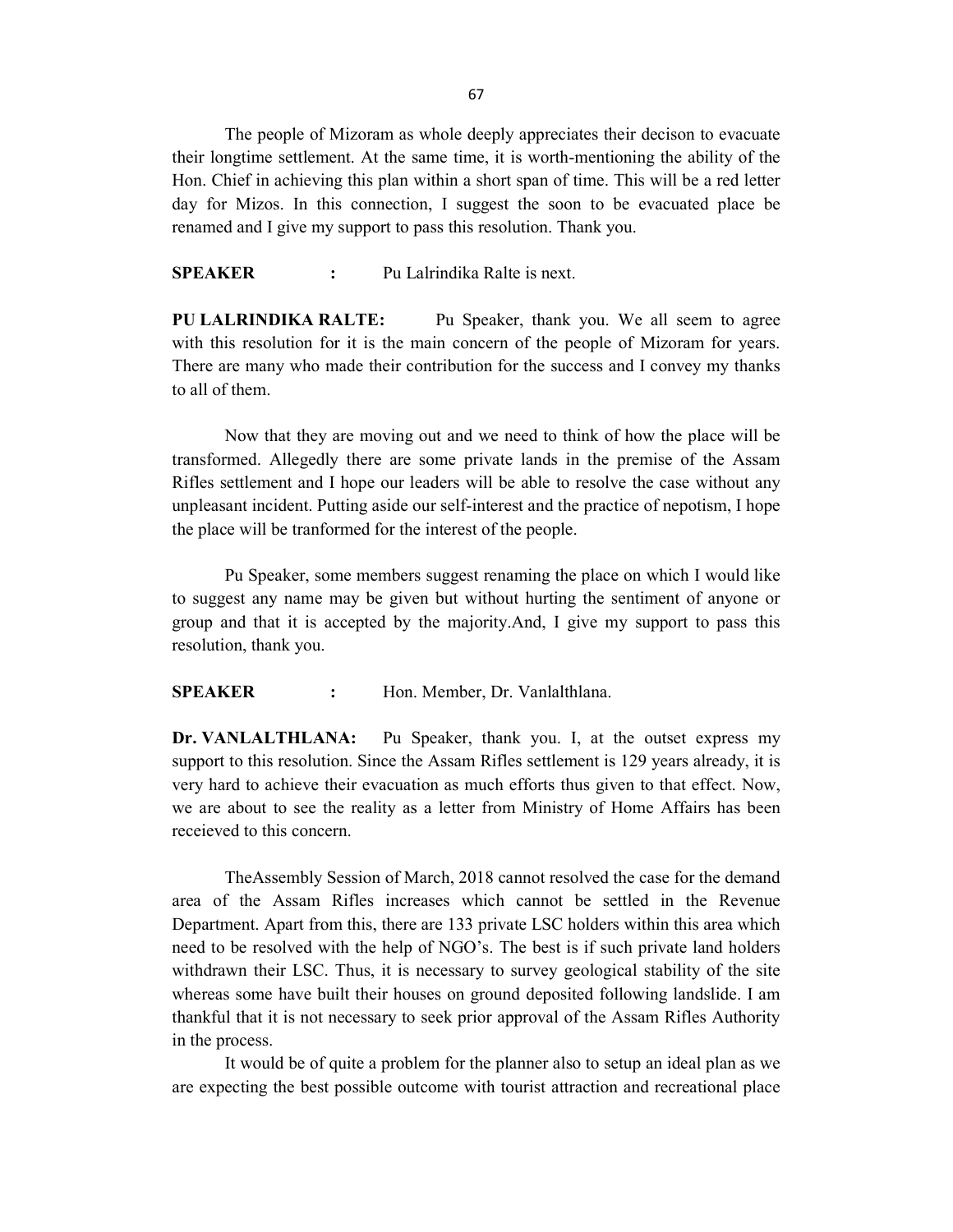in it. Anyway, I think the people are contented with evacuation of the Assam Rifles alone. Therefore, I give my support to the resolution. Thank you.

SPEAKER : Hon. Member, Pu Lawmawma Tochhawng.

PU LAWMAWMA TOCHHAWNG: Pu Speaker, thank you. I am thankful that we have a resolution regarding evacuation of the Assam Rifles. We seems to have peace of mind whenever we pass through this place.

 To get into the point, I convey my thanks to all who took part in the negotiation and had given their efforts and time for the achievement; I am glad that they can now rest in peace. While this is the case, there is not a mention as yet as to how the place will be tranformed but one thing for sure with the evacuation is alleviating traffic problems of Aizawl city.

 Obviously it will be the sports enthusiast youth who would appreciate this achievement most. Now that the maintenance of this ground will be in our hands and we will be in access whenever we wish without ado of getting permission. A wide dark space we used to see from the opposite side at night time will soon be replaced by citylights enriching the beauty of Aizawl City.

 The people are now convinced that anything is possible if unbending effort is given. As the Bible says 'hardwork brings success', we are now witnessing the result. This is truly a blessing and we all must be thankful to God. So, I give my support to this resolution.

SPEAKER : Next is, Pu KT Rokhaw. A few minutes remains to be 4:00 PM and we have to continue with this topic otherwise another business needs to be taken.

PU K.T. ROKHAW : Pu Speaker, the resolution moved by Pu Lalrintluanga Sailo is appreciative as any party in the ruling had given efforts for the achievement of the Assam Rifles evacuation. As already pointed out, the ministry of PC and Congress party too determined the same and even allotted Zokhawsang for their relocation. As this new government comes into being, the hon. Chief Minister Pu Zoramthanga again urges the Central and we are now about to see the outcome. I am very thankful and I give my support to pass this resolution. Thank you.

SPEAKER : Next is, Pu C. Lalmuanpuia.

PU C. LALMUANPUIA: Pu Speaker, thank you. I welcome this resolution of relocating the Assam Rifles moved by hon. member Pu Lalrintluanga Sailo. I thank you, Pu Speaker for giving me the opportunity to participate in the discussion.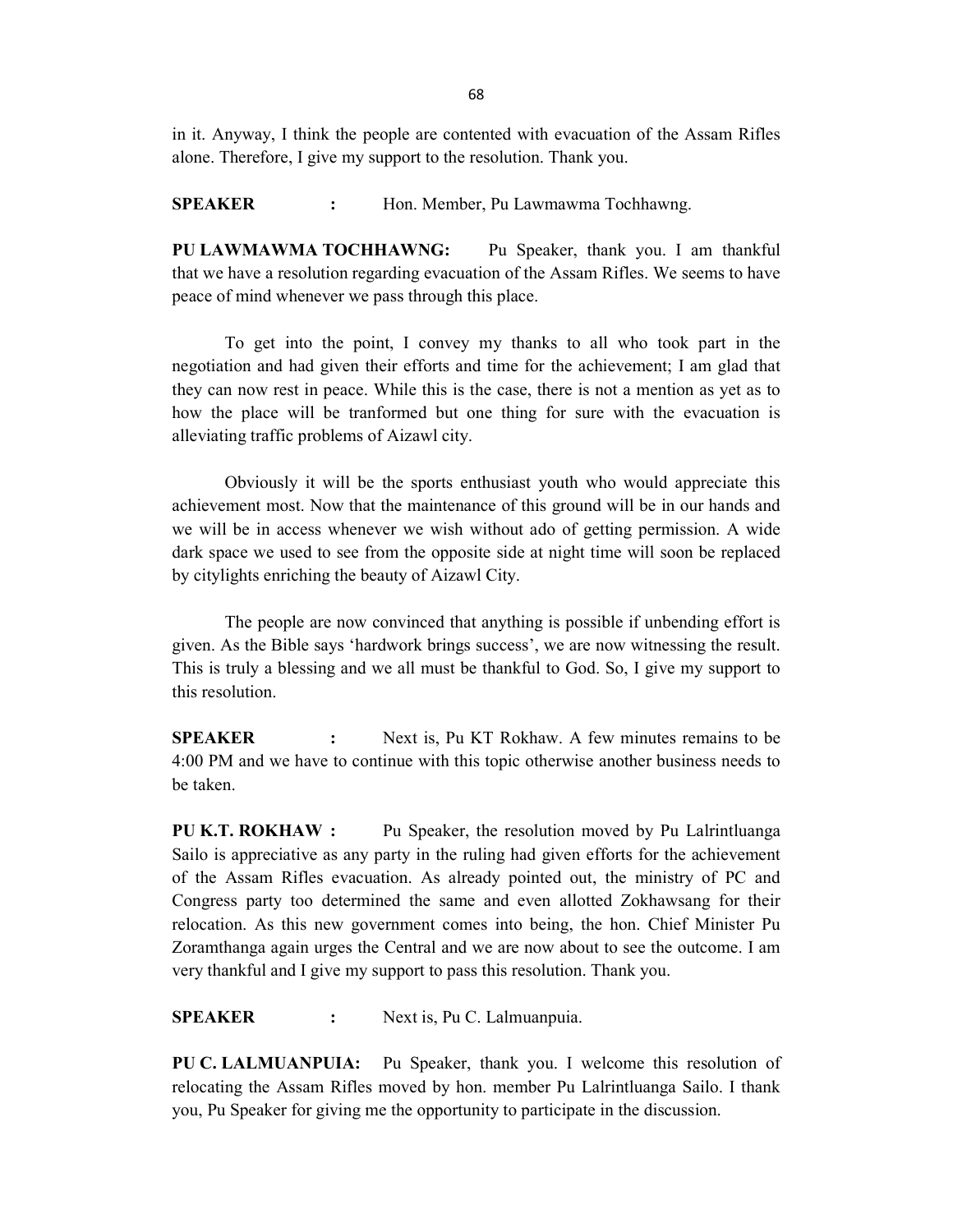We used to call it 'Lammual', the largest field we have in our state. As the saying goes, 'the largest lake in Mizoram is in Burma', our largest field is under the authority of the Assam Rifles. To held some festivals at Lammual, we have to obtain prior permission of the Assam Rifles authority. Thanks to the initiative of our hon. Chief Minister, those days come to an end.

 In 1998, under the leadership of Pu Zoramthanga, ₹14,517 lakhs was allocated for relocation of the Assam Rifles not later than 2003.

 Pu Speaker, we will now have a place to build a place for public gathering or a decent park for the upcoming generations. So, I give my support to pass this resolution. Thank you.

SPEAKER : Let us invite the hon. Minister Dr. K. Beichhua.

Dr. K. BEICHHUA, MINISTER: Pu Speaker, thank you. I am happy that Pu Lalrintluanga Sailo has moved this resolution. Let the praise and honour that we give to some leaders indicate our blessings at the same time.

 I am happy to see that none members take a side in passing what is good for our state. Pu Speaker, as we have experienced in the previous ministry, it is an obligation to criticize any resolution which may be moved from the opposition bench. Thus, we used to make a negative reaction. Today, we are going to pass a resolution from the opposition bench unanimously. In the previous term, a resolution regarding UN declaration on the right of indigenous people, 2007 was passed only after amending the context but not as it original form. I am happy to see that no such atmosphere prevails in our mind for it concern the welfare of our future. I believe the initiative of the hon Chief Minister is praised not only by the members here but the people as a whole.

 Next is, as to how and for what purpose the place will transformed. It is suggtestive that we transform it into a place that everyone has a feeling of ownership. Instead of filling the place with some large buildings, I suggest that we make enough space so that the major people enjoys the surrounding views. Pu Speaker, I support this resolution. Thank you.

SPEAKER : Next is, the hon. Opposition Group Leader, Pu Lalduhoma;he will have more minutes than others.

PU LALDUHOMA : Pu Speaker, it is truly anticipating that the Assam Rifles are moving out. The present and of previous ministry had given effort for this achivement and I convey my thanks to all of them.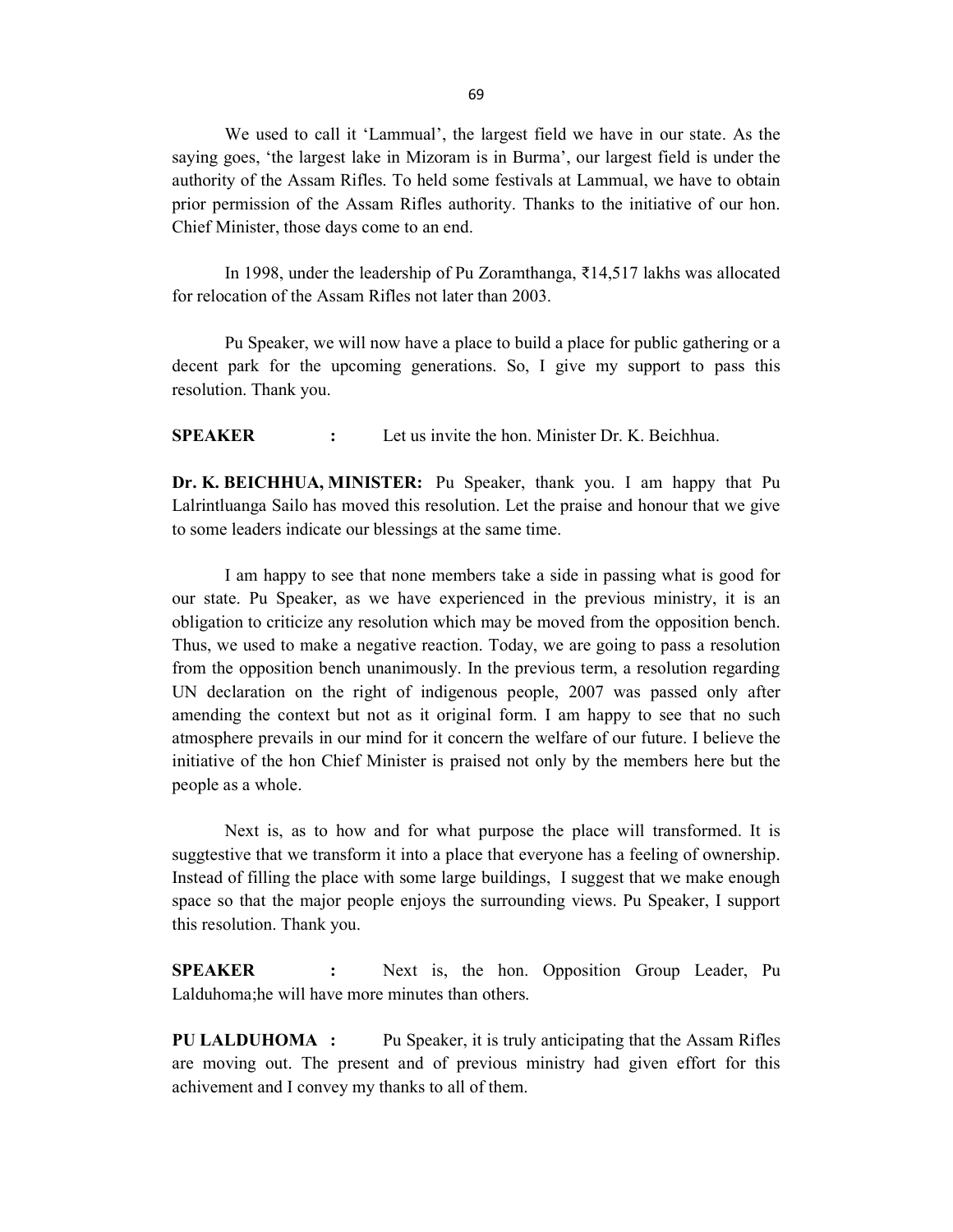As intimated by the Under Secretary of Home Ministry to our Chief Secretary, the final decision was made in the meeting on  $7<sup>th</sup>$  February. Now, after waiting for a long time and some people had even given up hope, we are finally going to see the reality. Therefore, I give my support to pass this resolution. I hope that all private land holdings are cancelled. The government should also take a strongly decision in this regard and we will back it up.

We may have another plans but should be reexamined so that it is used only for public purpose and put my faith in our leaders to act accordingly. I support the resolution moved by the hon. member Pu Lalrintluanga Sailo.

**SPEAKER** : Let us invite the hon. House Leader if he has any clarification to be made.

PU ZORAMTHANGA, CHIEF MINISTER: Pu Speaker, thank you. I have no knowledge of this resolution before nor it was going to be moved. I only know the resolution of Pu Lalrintluanga Sailo and others members from the Bulettin. Therefore, I want to make amendment on this resolution as it appears as if it is the initiative of my party only. So, if we have to mention an individual name, let us put it as "Plan made under the leadership of Pu Laldenga for relocation of the Assam Rifles from the heart of Aizawl city...". Though it is appreciative to receive the final order during my party's minitry, I do not think it is appropriate to put an individual name in it. So, let us amend this resolution, if the mover agree as "We are thankful that the Assam Rifles are moving out from the heart of Aizawl city". As already mentioned, this was also negoatiated during the District Council as well as under the leadership of Pu Ch. Chhunga and Pu Thena. However, the real motivation to relocate the Assam Rifles was triggered and was followed by unrest between the civil and the Assam Rifles which was during the reign of Pu Laldenga. The final plan has also been laid at the same time and was countersigned by the then DC cum Secretary, Pu Dengchhuana and the Commandant/Colonel of the Assam Rifles. The Cabinet Meeting then passed a resolution not to name any of the infrastructure in there after the name of any living individual. So, it is inappropriate to put my individual name in the resolution.

 It is true that we all had given our best effort for the achievement. However, the decision of exchange of land was done under the ministry of Pu Laldenga and he was the one who took the initiative. Since then, the case remain stayed untill my party came into power from 1990 to 2000. As a leader, it is my responsibility to take initiative and I have a long meeting with Assam Rifles Director General at Shillong, approached the Home Ministry and the Prime Minister through talk and letters. As such, we are giving a lot of our efforts in this case as we even rejected their demand of holding the quarter guard as a historical site.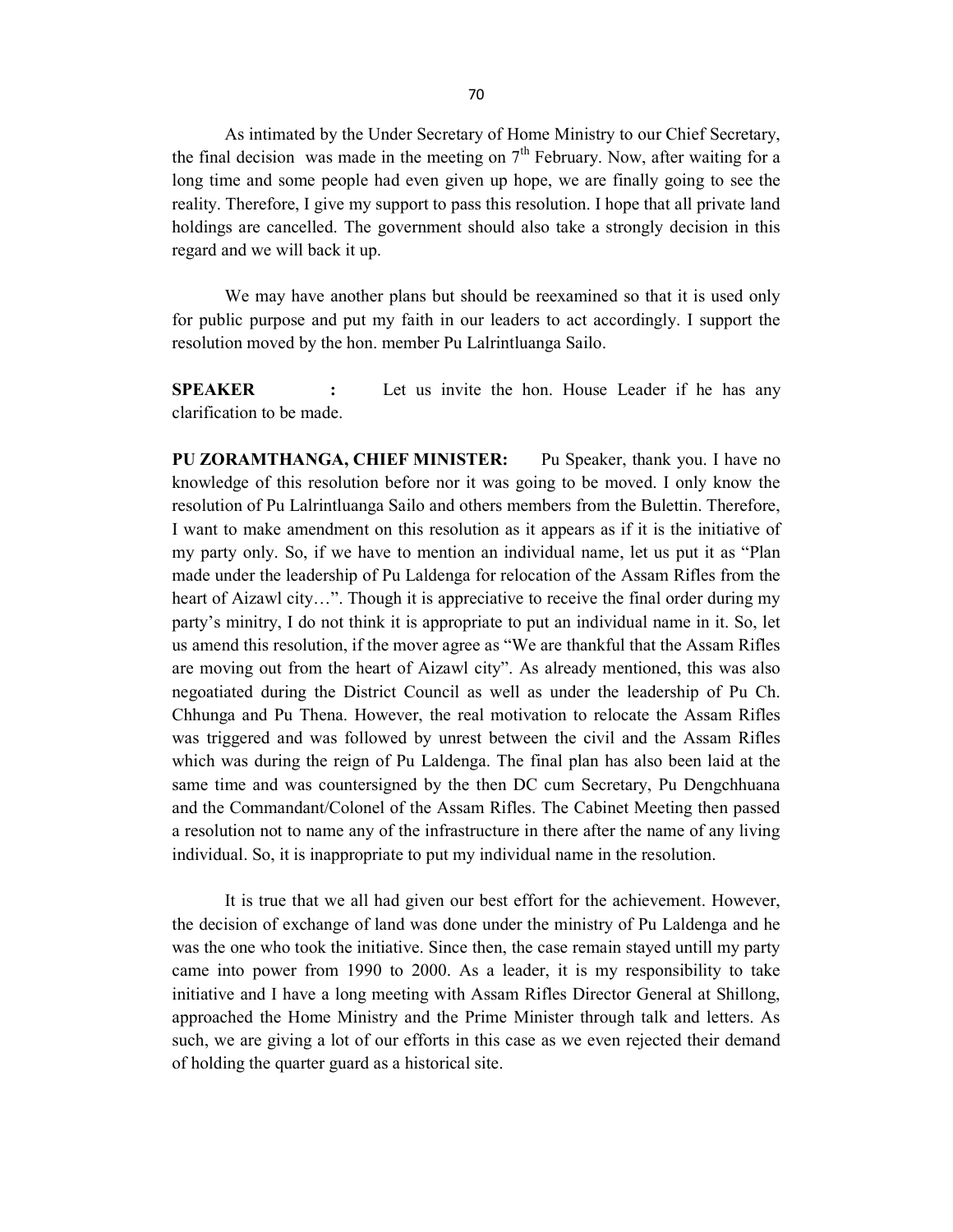The place in exchange was in Zemabawk; and since no action is made to implement their relocation, it was temporarily utilzed by the local farmers as wet rice fields and the Assam Rifles had not made any objection at that time. However, as my party returned to power in 1998, the said farmers were instructed to abandon their fields as the Assam Rifles had started to make an objection. Then, I urged the Central and Assam Rifles Director for the fund and they give us 145 crore. With this fund, they started the work and after much negotiation, we forced them out from Khatla where Capital Complex is now located.

 Another thing I would like to mention is as to how to utilize the place. In our previous ministry, we made rule that the area to be vacated should be utilized for only public purpose or should be amended if it had to be used otherwise. So, if we want to use for other purrposes, we will have to amend it. However, we will not intend to move for amendment to the bill we already have legislated. After this session and the hassle of election is over, I intend to form a committee which will include members from the opposition as well. We will carefully consider later as to how the place be utilized.

 In the case of the name to be given, it may be suggestive to name after some renowned persons such as Pu Rokunga to commemorate their contributions to our society. Likewise, we may name after some persons as well in the future. In short, we will utilize the the place for the benefit of the public. So, if the mover agree, I suggest that we pass the resolution by amending some portions as suggested.

SPEAKER : Now we will invite the hon. Home Minister to a take the time as he wishes.

PU LALCHAMLIANA, MINISTER: Pu Speaker, thank you. This resolution is so important that four others members, in addition to Pu Lalrintluanga Sailo have submitted the same.

At the outset, I would like to relate the words of a senior politician that we would have achieved this 14 years ago when Shri Shivraj Patil, Union Home Minister visited Mizoram with a plan to announce relocation of the Assam Rifles along with approval of the revised estimate for Tuirial Hydel Project. However, some leaders advised him not to do so for the credit may go to the ruling MNF and so was delayed. Today, I am happy to have the opportunity to deliver our thanks through this resolution.

As per record of the government, the Assam Rifles occupied 5 different places. The one being vacated is of the battalion headquarters and sector office will be evacuated by the  $2<sup>nd</sup>$  phase. For information of the House, the area occupied by the Assam Rifles at Zodin Square is 16 hectares ( i.e 39.54 acre), the family lane also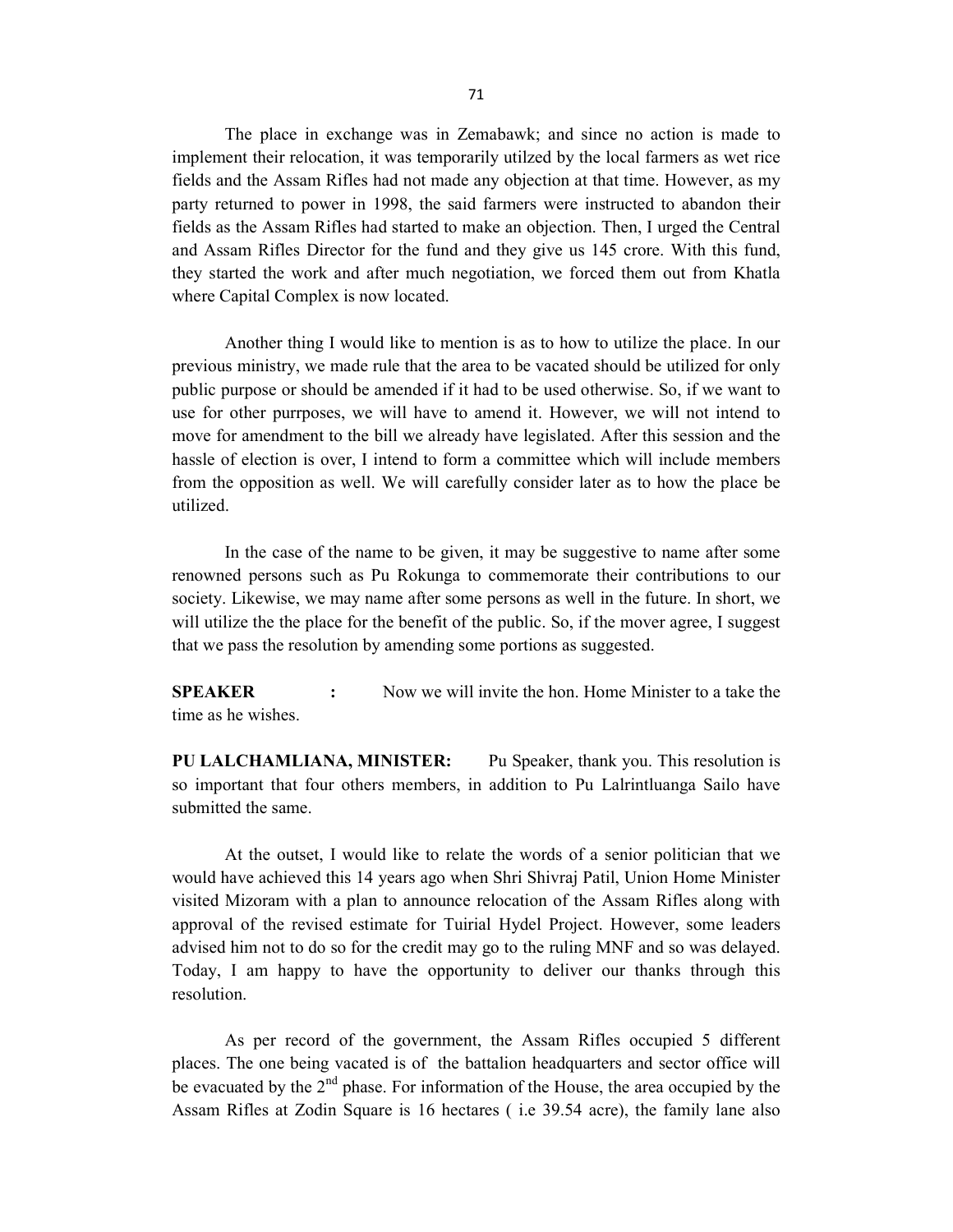known as Kacha Lane at Khatla is 81.8 hectares, DIG/Commandant Complex is 1.20 hectares, Nursing Staff quarters at McDonald Hill is 0.20 hectares and Firing Lane at Chite is 25.08 hectares. So, the total area occupied by the Assam Rifles is 124.28 hectares (307.1 acres).

 As already stated, relocation of the Assam Rifles is regarded a necessary since the beginning of UT government. A convenient place to that effect had been searched in the area of Luangmual, Chawlhhmun and Tanhril but was not continued during the period of 1980 to 1984. The searching was then resumed and the suggestion to evacuate the battalion headquarter at Khatla was rejected by claiming the land being offered as too small to accommodate them. So, Zokhawsang was then suggested by alloting 1305 acres of land under Pass No.DPL 8 of 1987,  $14<sup>th</sup>$  July, 1087.

Recently our Chief Minister approached the Union Home Minister at Delhi for relocation of the Assam Rifles. Consequently the Union Home Minister under his chair summoned a meeting on 7.2.2019 as the Addl. Secretary, Home Deptt. represents the Govt. of Mizoram. Our proposal was then submitted in the meeting which was followed by order of the relocation. The Ministry of Home Affairs further intimated the Govt. of Mizoram to clear up the site before April, 2019 and the Assam Rifles to inform the Engineer Project India Limited (EPIL) to complete the work before the  $31<sup>st</sup>$  May. At present, the PWD and PHE have done their parts of work but EPIL has the Administrative building, officer mess and army quarters yet to be done. Efforts are made so that the work is completed in March and the internal road of the complex in April. As of demarcation and boundary pillar of the alloted site at Zokhawsang, the work will be started this month and will be completed in a short time as it is done with GPS application.

The government carefully examined the case and found out that 54 Nos. LSC and other Pass are existed in the area including 35 LSC holders and 15 House Pass holders. PHE, Bethlehem Primary School, NGO and V/C are also included among land lease holders totalling 54 Nos. LSC.

The Cabinet Meeting held on  $8<sup>th</sup>$  March decided to cancel these LSCs and assigned the Revenue Department to take measure. Pu Rochhunga Ralte of Electric Veng surrendered his House Pass to Revenue & Settlement Department which is much appreciated. The Revenue Department is expecting if any others may willing to follow the example. The government will deliberately cancel any pass whether or not the holders are willing surrender the pass. I hope the NGOs and other parties would support this decision.

Pu Speaker, since the Cabinet passed not to name any place or building within the premise after any of the living individuals, I believe suggestion of the House Leader regarding the wording of the resolution is acceptable. So, As suggested, I think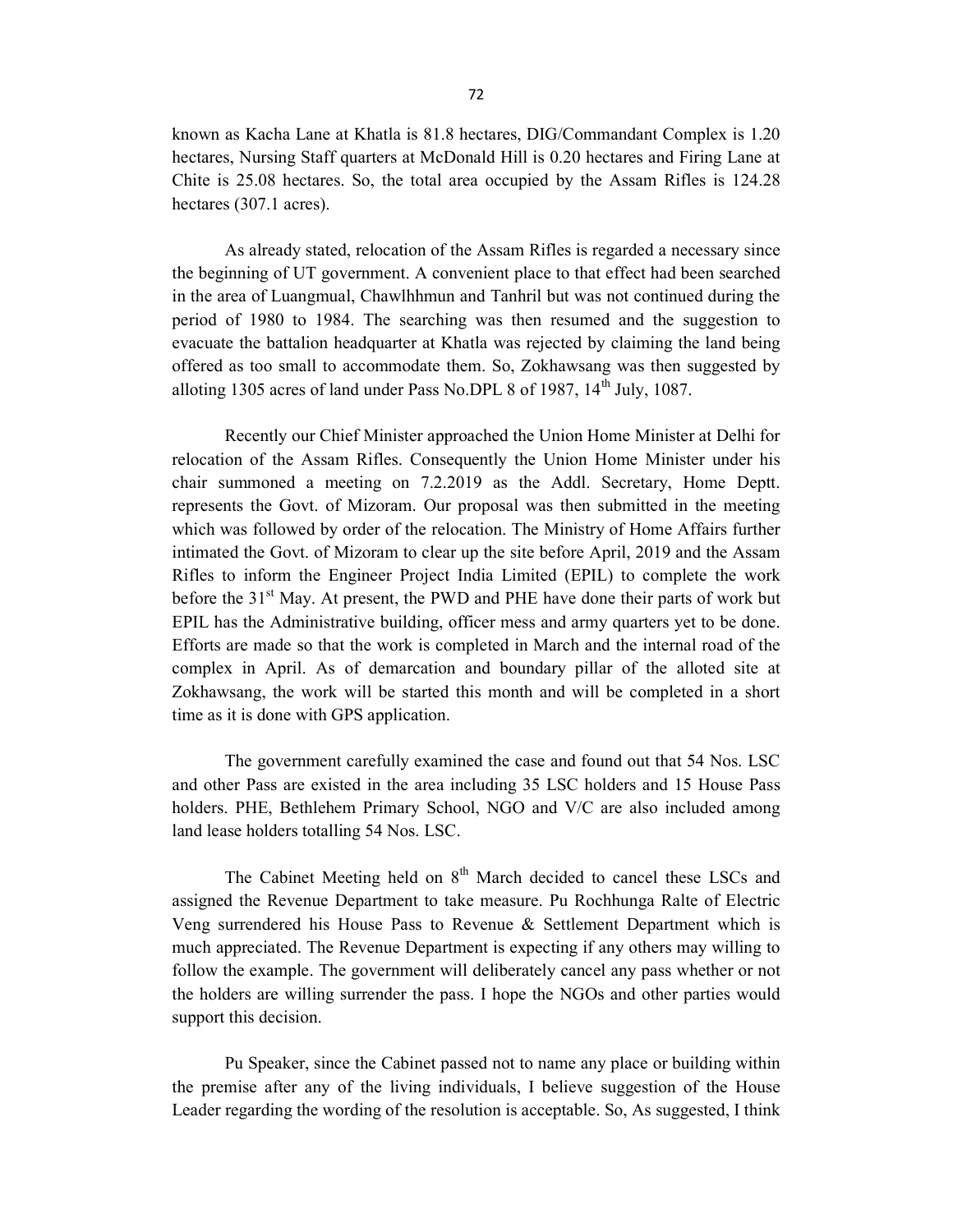it is more appropriate to pass the resolution in its amended form. Thank you.

SPEAKER : Let us invite Pu Lalrintluanga Sailo to windup the discussion of his resolution and move the House for adoption.

PU LALRINTLUANGA SAILO: Pu Speaker, thank you. 15 members participated in the discussion including 3 Ministers, our House Leader and 6 from the opposition bench. It is seen that we give important enough and I am very thankful for that.

 I support the House Leader's suggestion regarding amendment. As the Home Minister mentioned about him, he is humble but stands in the principle of praising the enemy and that criticism is our friend. Therefore, Pu Speaker, I request this august House to adopt my resolution that "the Assam Rifles who are living in the heart of Aizawl city are relocating following plan initiated way back".

PU VANLALHLANA: Pu Speaker, I do not know whether it is the right procedure for amendment. May we verify how it is written in the Rules?

**SPEAKER** : According to our Rules, one clear day is needed to make amendment. However, Rules 131 underlines that the Speaker may so decide with the discretionary power vested in him. So, it will be drafted and have a discussion on it. "We are thankful that initaitive under the leadership of Pu Laldenga for relocation of the Assam Rifles is now come to reality as the Central Government issued an order for their moving to Zokhawsang".

 I am glad that the atmosphere of the disicussion is light and merry. The hon. House Leader suggested replacement of his name in the context of the resolution with a more appropriate term and it now becomes quite agreeable to all concerns. So, I ask the hon. House Leader if he has anything to say.

PU ZORAMTHANGA, CHIEF MINISTER: Pu Speaker, what you said is right. Let us adopt it by omitting the words 'the government under Pu Zoramthanga….'.

**SPEAKER** : I respect the opinion; it does not make much differences if the name of Pu Laldenga or his Vice President Zoramthanga appears in the context.

PU LALRUATKIMA, MINISTER: Pu Speaker, we see in Rules of Procedure 130 (1) that it is under your discretionary. We still have 10 minutes which will be lapsed unless you give more chance to speak. I agree with the suggestion made by the House Leader that it may be adopted if the mover agreed.